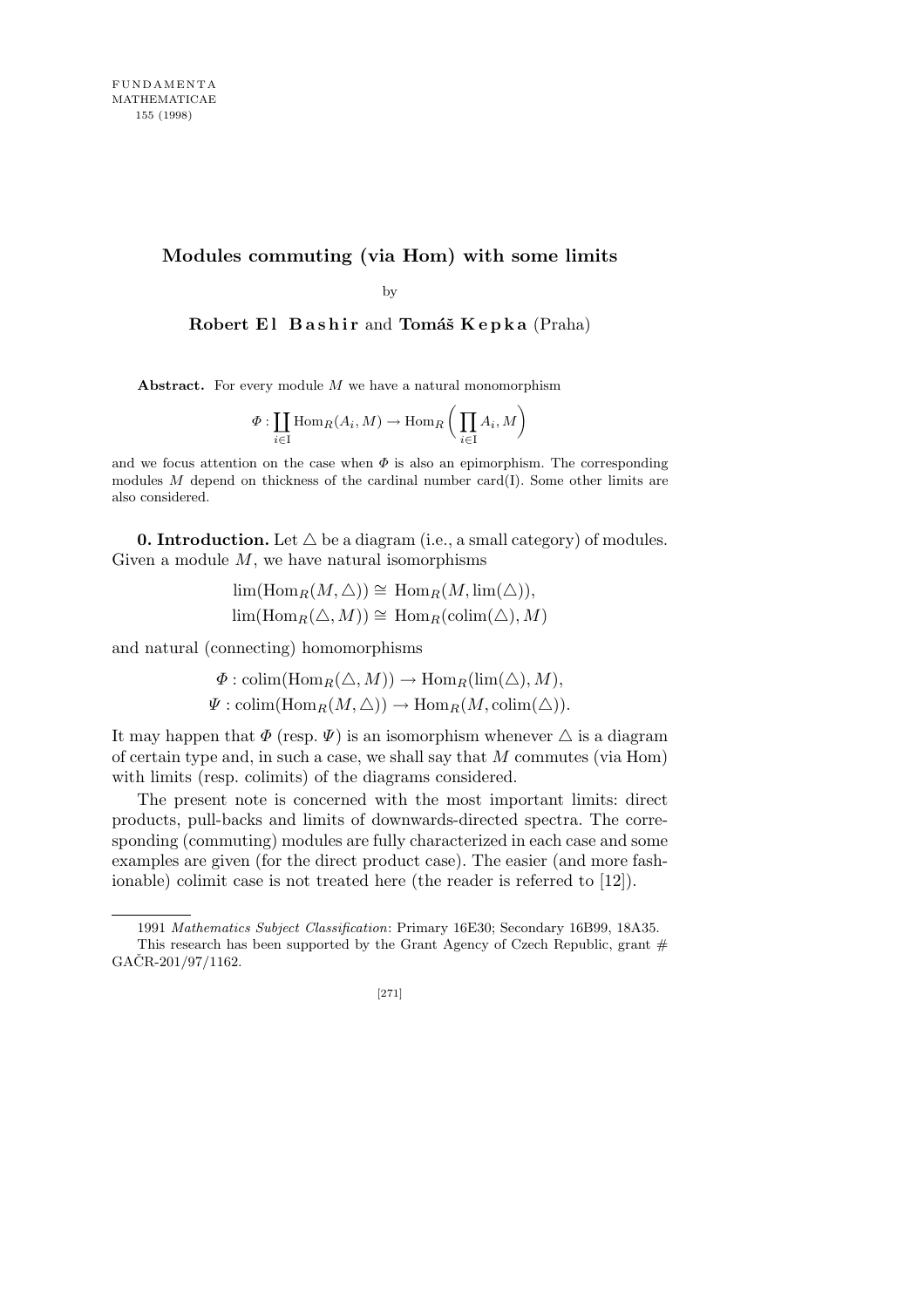**1. Preliminaries.** Throughout the paper, *R* stands for a non-zero associative ring with unit and modules are unitary left *R*-modules. Further, a will always denote a cardinal number. The category of modules and homomorphisms will be denoted by *R*-MOD (for various basic properties of this category, we refer e.g. to [29]). The category of sets (including the empty set *Ø*) and mappings will be denoted by SET.

Let *S* be a (non-empty) ordered set. By an *S-spectrum* (in a given category) we shall mean any diagram of the type  $f_{r,s}: A_r \to A_s, r, s \in S$ , *r ≤ s*. An *S*-spectrum will be called *upwards/downwards-directed* if so is the ordered set *S*. As a special case, we get a-*spectra* (a with the usual order) and  $\tilde{\mathfrak{a}}$ -*spectra* ( $\mathfrak{a}$  with the dual order).

Let *A* be a complete boolean algebra. The following easy observation will be useful in the sequel:

1.1. LEMMA. Let  $a_{\alpha} \in A$ ,  $\alpha < \mathfrak{a}$ . Then there are pairwise (meet-) orthog*onal elements*  $b_{\alpha} \in A$  *such that*  $\sup_{A}(\{a_{\alpha} : \alpha < \mathfrak{a}\}) = \sup_{A}(\{b_{\alpha} : \alpha < \mathfrak{a}\})$ *and*  $b_{\alpha} \leq a_{\alpha}$  *for every*  $\alpha < \mathfrak{a}$ *.* 

An ideal *I* of *A* will be called  $\mathfrak{a}$ -*complete* (in *A*) if  $\sup_{A}(S) \in I$  for every subset  $S \subseteq I$  such that  $card(S) < \mathfrak{a}$ . The boolean algebra A will be called a-*measurable* if *A* has at least one a-complete non-principal maximal ideal. This definition may be weakened in the following obvious way:

1.2. Lemma. *A is* a*-measurable if and only if A has an* a*-complete nonprincipal ideal I such that the factor algebra A/I is finite.*

A set *S* will be called **a**-measurable if so is the boolean algebra  $\mathcal{P}(S)$  of subsets of *S*.

A set *S* will be called *measurable* if  $\mathfrak{a} = \text{card}(S) \geq \aleph_1$  and *S* is  $\mathfrak{a}$ measurable.

**2. Modules commuting with direct products—introduction.** Let I be a non-empty index set and  $A_i, i \in I$ , an idexed family of modules. Put  $B = \coprod_{i \in I} A_i \subseteq \prod_{i \in I} A_i = A$  and  $\text{supp}_{I}(a) = \{i \in I : a(i) \neq 0\}$  for every  $a \in A$ . If J is a subset of I, then we define  $A(J) = \{a \in A : \text{supp}_I(a) \subseteq J\}$ and  $B(J) = \{a \in B : \text{supp}_{I}(a) \subseteq J\}.$ 

Let *M* be a module. A homomorphism  $\varphi : A \to M$  is called

- *slender* if  $\varphi(A(\{i\})) = 0$  for almost all  $i \in I$ ;
- *completely slender* if  $\varphi(B) = 0$ ;
- $\sinh$  if  $\varphi(A(J)) = 0$  for a cofinite subset J of I.

We say that a module *M* is  $\mathfrak{a}$ -*slim* if every homomorphism  $\prod_{i\in I} A_i \to M$ , card(I)  $<$  a, is slim, and we say that M is *slim* if it is a-slim for every cardinal a.

Slim modules appear in the following obvious context: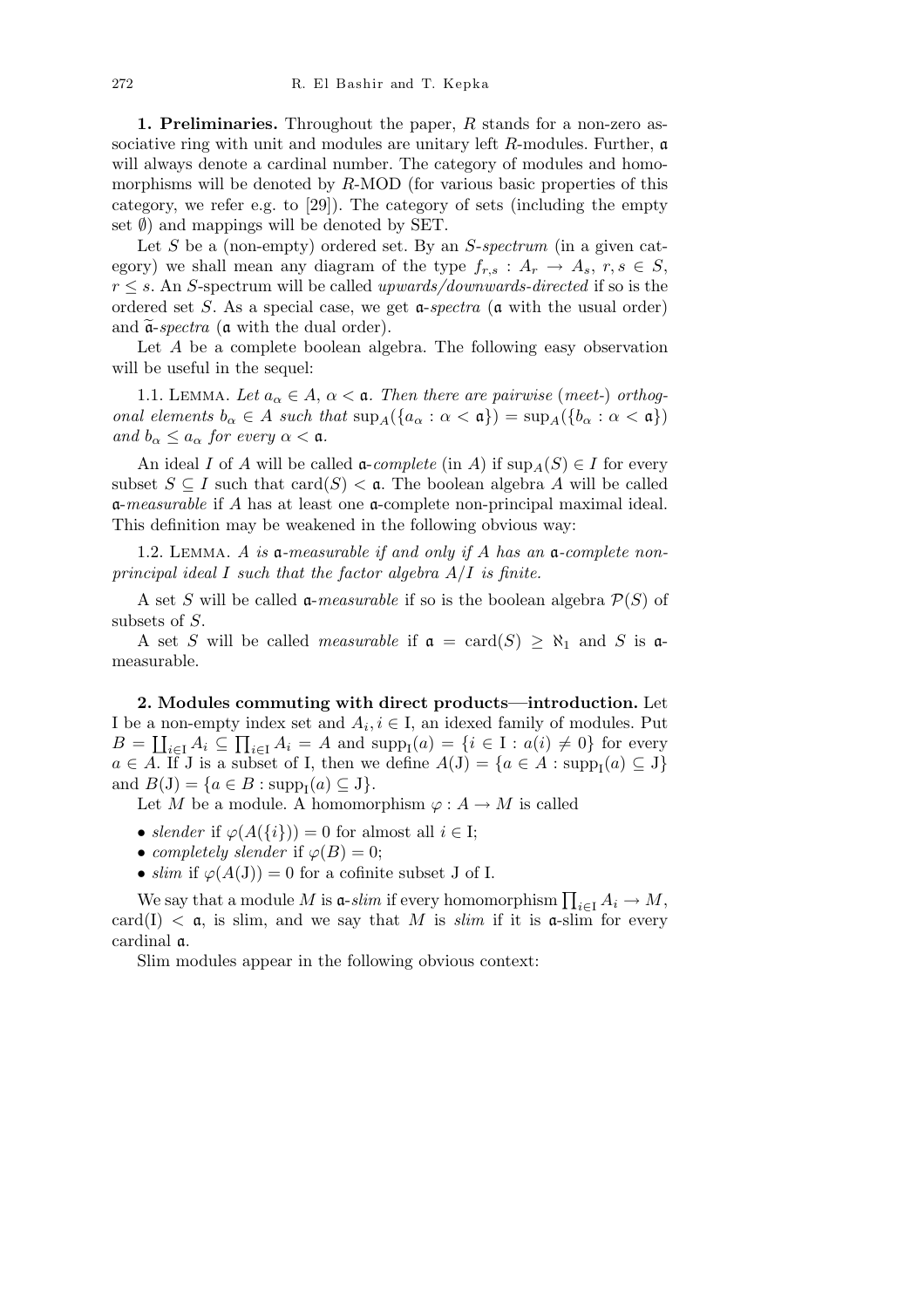2.1. Proposition. (i) *A module M is* a*-slim if and only if M commutes with all direct products*  $\prod_{i \in I} A_i$  *such that* card(I) < **a**.

(ii) *A module M is slim if and only if M commutes with direct products.*

*ℵ*1-slim modules were introduced by J. Łoś under the name of slender modules.

2.2. Lemma ([15, *§*94]). *The following conditions are equivalent for a module M* :

(i) *M* is slender (*i.e.*,  $\aleph_1$ *-slim*).

(ii) *Every homomorphism*  $R^{\aleph_0} \to M$  *is slim.* 

(iii) *Every homomorphism*  $R^{\aleph_0} \to M$  *is slender.* 

(iv) *Every homomorphism*  $\prod_{i \in I} A_i \to M$  *is slender* (*for any index set* I).

P r o o f. (iii) $\Rightarrow$ (iv). Proceeding by contradiction, we easily get a nonslender homomorphism  $\varphi : B = \prod_{i < \aleph_0} B_i \to M$ . Now,  $\psi : R^{\aleph_0} \to M$ is not slender, where  $\psi(a) = \varphi(\sum_{i \leq \aleph_0} a(i)b_i)$ ,  $b_i \in B(\{i\})$ ,  $\varphi(b_i) \neq 0$  if  $\varphi(B(\{i\})) \neq 0.$  $\overline{a}$ 

(iii)*⇒*(i). Let *ϕ* : *A* =  $i < \aleph_0 A_i \to M$  be not slim. For every *i*, there is  $a_i \in A$  such that  $\varphi(a_i) \neq 0$  and  $\text{supp}(a_i) > i$ . Now, defining  $\psi: R^{\aleph_0} \to A$  by  $\psi(a) = \sum a(i)a_i$ , we get a non-slender homomorphism  $\varphi \psi : R^{\aleph_0} \to M$ .

The following result is a basic criterion for slimness:

2.3. THEOREM. *Suppose that*  $a \geq \aleph_1$ . *A module M is*  $a$ -*slim if and only if every homomorphism*  $R^{\mathfrak{w}} \to M$  *is slim, whenever*  $\mathfrak{w}$  *is a cardinal such that*  $\mathfrak{w} < \mathfrak{a}$  *and either*  $\mathfrak{w} = \aleph_0$  *or*  $\mathfrak{w}$  *is measurable.* 

P r o o f. In view of 2.2, let  $\mathfrak{a} \geq \aleph_2$  and let M be a slender module such that *M* is not  $\alpha$ -slim. Consider the smallest cardinal  $\mathfrak{w}$  with a non-slim homomorphism  $\varrho: A = \prod_{\alpha<\mathfrak{w}} A_{\alpha} \to M$ . Then  $\aleph_1 \leq \mathfrak{w} < \mathfrak{a}$  and we can take  $\rho$  to be completely slender.

Let  $a \in A$  be such that  $\varrho(a) \neq 0$  and define  $\varsigma : T = R^{\mathfrak{w}} \rightarrow A$  by  $(\varsigma(v))(\alpha) = v(\alpha)a(\alpha)$  for all  $v \in T$  and  $\alpha < \mathfrak{w}$ . Then  $\varphi = \varrho \varsigma : T \to M$  is a completely slender non-slim homomorphism.

Put  $P = P(\mathfrak{w})$  and  $\mathcal{I} = \mathcal{I}_{\varphi} = \{P \in \mathcal{P} : \varphi(T(P)) = 0\}$ . Then *I* is an ideal of the boolean algebra  $P$  and our first aim is to show that the factor algebra  $G = P/T$  is finite. Suppose this is not true. Then G contains an infinite set of non-zero pairwise (meet-) orthogonal elements and consequently we can find pairwise disjoint sets  $Q_i \in \mathcal{P} \setminus \mathcal{I}, i < \aleph_0$ . Now,  $\varphi$  induces a non-slender homomorphism  $\prod T(Q_i) \to M$ , a contradiction. We have thus proved that *G* is finite.

Further, using 1.1 and the fact that *M* is w-slim (due to the minimality of  $\mathfrak{w}$ ), we conclude that  $\mathcal I$  is  $\mathfrak{w}$ -complete. Finally, one sees directly from the properties of  $\varphi$  that *I* is not principal. By 1.2,  $\mathfrak{w}$  is a measurable cardinal.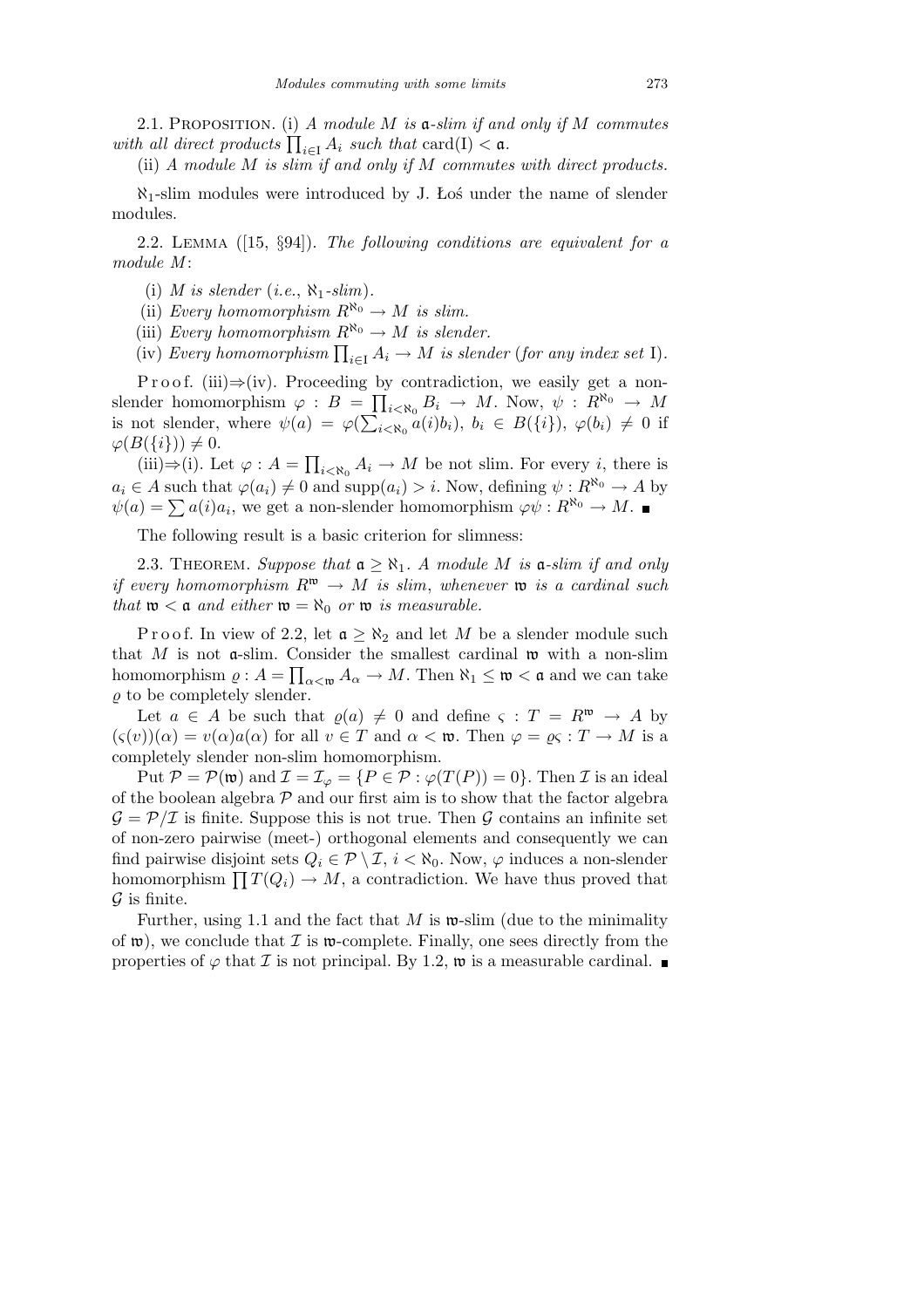The first part of the next useful result is folklore, while the second one is an improved version of [7, 1.6] (see also [15, 94.4], [21, 3.(4)] and [9, III.3.3]).

2.4. Proposition. *Let* w *be a cardinal.*

(i) If  $\mathfrak{w}$  *is* a-measurable, then card(M)  $\geq$  a for every non-zero  $\mathfrak{w}^+$ -slim *module M.*

(ii) If  $\mathfrak{w}$  *is not*  $\mathfrak{a}$ *-measurable, then every*  $\mathfrak{a}$ *-slim module is*  $\mathfrak{w}^+$ *-slim.* 

P r o o f. (i) Let *I* be an **a**-complete non-principal maximal ideal of  $\mathcal{P}(\mathfrak{w})$ and let *M* be a non-zero module with less than  $\mathfrak{a}$  elements. For every  $a \in \mathfrak{a}$  $A = M^{\mathfrak{w}}$  there is just one element  $\varphi(a) \in M$  such that  $\{\alpha < \mathfrak{w} : a(\alpha) \neq \emptyset\}$  $\varphi(a)$   $\in \mathcal{I}$  and thus we get a non-slim homomorphism  $\varphi : A \to M$ .

(ii) We use 2.3; we can assume that  $\aleph_1 \leq \mathfrak{a} \leq \mathfrak{w}$ . Let M be an  $\mathfrak{a}$ slim module and let **r** be a measurable cardinal,  $r \leq w$ . Since we is not  $\alpha$ -measurable, we must have  $\mathfrak{r} < \mathfrak{a}$ , and hence every homomorphism  $R^{\mathfrak{r}} \to M$ is slim.  $\blacksquare$ 

2.5. REMARK. Let  $\mathfrak{a} \geq \aleph_1$  and let *M* be a slender module that is not a-slim. Consider the smallest cardinal w with a non-slim homomorphism  $R^{\mathfrak{w}} \to M$  (see 2.3 and its proof). Then  $\aleph_1 \leq \mathfrak{w} \leq \mathfrak{a}$  and  $\mathfrak{w}$  is measurable. Now, we are going to show that there exists a non-zero completely slender (non-slim) homomorphism  $\varphi : R^{\mathfrak{w}} \to M$  such that the corresponding ideal  $\mathcal{I}_{\varphi}$  of  $\mathcal{P}(\mathfrak{w})$  is non-principal, maximal and  $\mathfrak{w}$ -complete.

We start with a non-zero completely slender homomorphism  $\psi$  :  $T =$  $R^{\mathfrak{w}} \to M$ . If  $\mathcal{I}_{\psi}$  is not maximal, then there are two disjoint subsets  $P_0$  and *Q*<sub>0</sub> of **w** such that  $\mathfrak{w} = P_0 \cup Q_0$ ,  $P_0 \notin \mathcal{I}_{\psi}$ ,  $Q_0 \notin \mathcal{I}_{\psi}$  and card( $P_0$ ) =  $\mathfrak{w}$  = card( $Q_0$ ). The restrictions  $\psi$ <sup>[</sup> $T(P_0)$  and  $\psi$ <sup>[</sup> $T(Q_0)$  are non-zero completely slender homomorphisms. If the ideal  $\mathcal{I}_{\psi} \cap \mathcal{P}(P_0)$  is maximal in  $\mathcal{P}(P_0)$ , then our claim is proved. Otherwise,  $P_0 = P_1 \cup Q_1$ ,  $P_1 \cap Q_1 = \emptyset$ ,  $P_1 \notin \mathcal{I}_{\psi}$ ,  $Q_1 \notin \mathcal{I}_{\psi}$ , card $(P_1) = \mathfrak{w} = \text{card}(Q_1)$ , etc. Proceeding in this way, we arrive  $Q_1 \notin L_{\psi}$ , card $(P_1) = \mathfrak{w} = \text{card}(Q_1)$ , etc. Proceeding in this way, we arrive<br>at a non-slender homomorphism  $\prod_{i \leq \aleph_0} T(Q_i) \to M$ , a contradiction. Thus our procedure yields a maximal ideal  $\mathcal{I}_{\psi} \cap \mathcal{P}(P_n)$  (of  $\mathcal{P}(P_n)$ ) after finitely many steps and the rest is clear.

2.6. Proposition. (i) *The class of* a*-slim modules is closed under submodules and extensions.*

(ii) *The class of slender modules is closed under submodules and extensions.*

(iii) *The class of slim modules is closed under submodules and extensions.*  $Proof.$  Easy.  $\blacksquare$ 

2.7. REMARK. It follows readily from 2.6 that  $(a-)$  slim modules are closed under finite direct sums. In fact, these modules are closed under arbitrary direct sums: we shall prove it in the next section.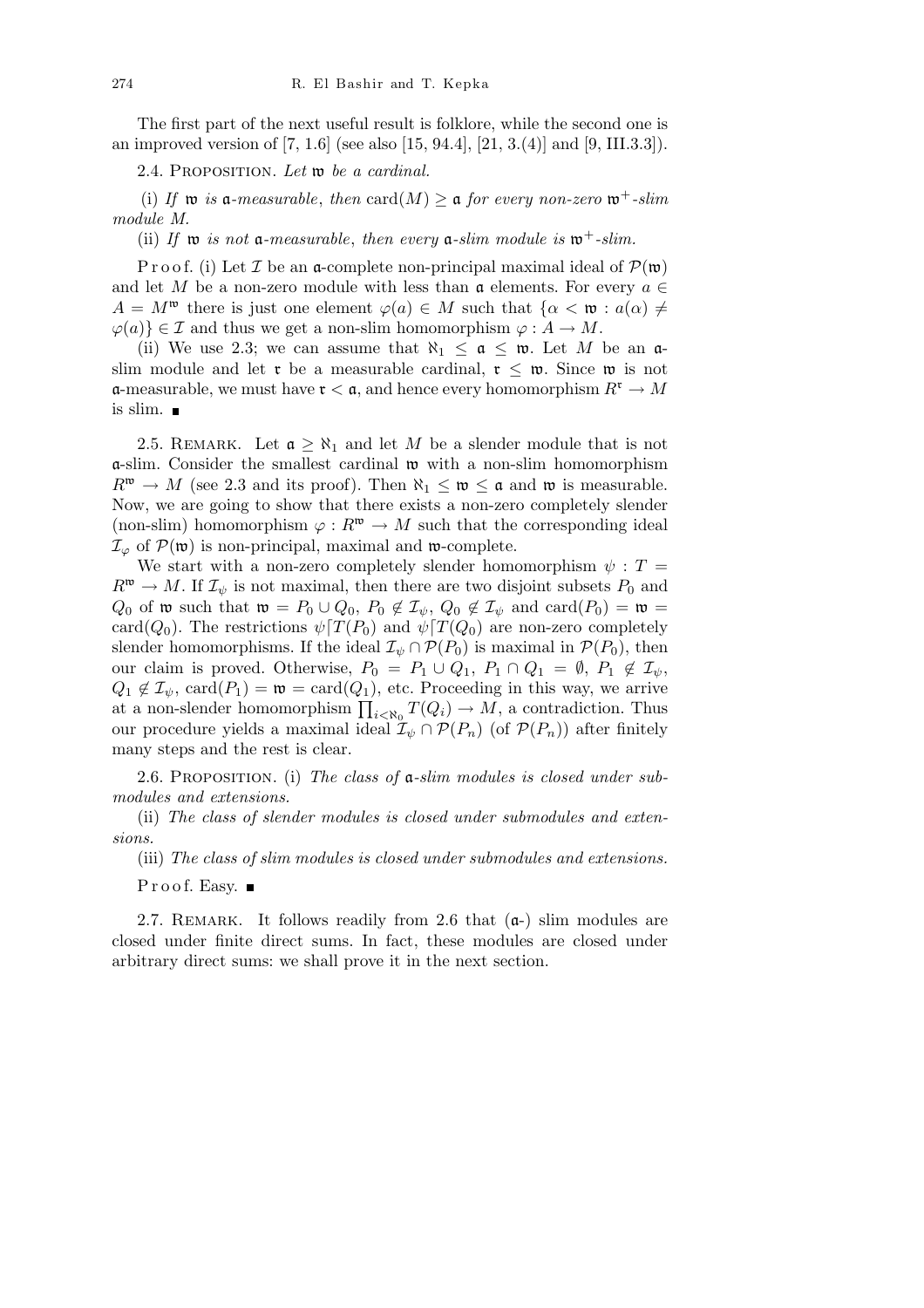**3. Direct sums of slim modules.** E. Lady proved in [21, 3.(2)] that slender modules are closed under taking arbitrary direct sums; now we are going to show the same for a-slim modules:

#### 3.1. Theorem. *The class of* a*-slim modules is closed under direct sums.*

Proof. We proceed by contradiction. Let  $\mathfrak{r}$  be the smallest cardinal such that there exist **a**-slim modules  $M_{\beta}$ ,  $\beta <$ **r**, with  $M = \coprod_{\beta < r} M_{\beta}$  not a-slim and let w be the smallest cardinal such that there exists a non-slim Q  $\alpha$  homomorphism  $\varphi: A = \prod_{\alpha<\mathfrak{w}} A_{\alpha} \to M$ ; we have  $\aleph_0 \leq \mathfrak{r}$  and  $\aleph_0 \leq \mathfrak{w} < \mathfrak{a}$ .

In order to get our contradiction, we construct two sequences  $a_1, a_2, \ldots$ and  $b_1, b_2, \ldots$  of elements of *A*. First, choose  $a_1 \in A$  such that  $\varphi(a_1) \neq 0$ and put  $\mu_1 = \max(\text{supp}_{\mathbf{t}}(\varphi(a_1)))$  and  $\nu_1 = \mu_1 + 1$ . If  $\pi_1 : M \to N_1 =$  $\iint_{B \leq u_1} M_B$  is the natural projection, then  $\pi_1 \varphi : A \to N_1$  is slim and there is a non-empty finite subset  $T_1$  of  $\mathfrak{w}$  such that  $\varphi(A(\mathfrak{w} \setminus T_1)) \subseteq M(P_{\nu_1}),$  $P_{\nu_1} = {\beta : \nu_1 \leq \beta < \mathfrak{r}}$  and we put  $\sigma_1 = \max(T_1)$  and  $\tau_1 = \sigma_1 + 1$ . Now, we define  $b_1 \in A$  by  $b_1(\alpha) = a_1(\alpha)$  for  $\alpha < \tau_1$  and  $b_1(\alpha) = 0$  for  $\tau_1 \leq \alpha < \mathfrak{w}$ . Clearly, supp<sub>w</sub>( $b_1$ )  $\leq \sigma_1$ ,  $b_1 - a_1 \in A(\mathfrak{w} \setminus T_1)$ ,  $\varphi(b_1 - a_1) \in M(P_{\nu_1})$  and  $0 \neq \varphi(a_1) \in M(Q_{\nu_1}), Q_{\nu_1} = \{\beta : \beta < \nu_1\}$ . Moreover,  $\varphi(b_1) \neq 0$  and we put  $\varsigma_1 = \max(\mu_1, \text{supp}_{\mathfrak{r}}(\varphi(b_1)))$  and  $\xi_2 = \varsigma_1 + 1$  ( $\xi_1 = 0$ ).

Further, proceeding similarly, we get a non-empty finite subset  $S_1$  of we such that  $\varphi(A(\mathfrak{w} \setminus S_1)) \subseteq M(P_{\xi_1})$  and we put  $\overline{\tau}_1 = \max(S_1, \tau_1)$  and  $\varepsilon_2 = \overline{\tau}_1$  ( $\varepsilon_1 = 0$ ). Using the minimality of **w**, we see that there exists  $a_2 \in A$  such that  $\text{supp}_w(a_2) \geq \varepsilon_2$  and  $0 \neq \varphi(a_2) \in M(P_{\xi_1})$ . Again, put  $\mu_2 = \max(\sup_{\mathbf{p}}(\varphi(a_2))), \nu_2 = \mu_2 + 1$  and  $N_2 = \prod_{\beta<\nu_2} M_\beta$ . Then  $\varphi(A(\mathfrak{w} \setminus T_2))$  ⊆ *M*(*P*<sub>*v*2</sub>) for a non-empty finite subset  $T_2$  of  $\mathfrak{w}$ . Now, as usual, set  $\sigma_2 = \max(T_2, \overline{\tau}_1), \tau_2 = \sigma_2 + 1$  and define  $b_2 \in A$  by  $b_2(\alpha) = a_2(\alpha)$ for  $\alpha < \tau_2$  and  $b_2(\alpha) = 0$  for  $\tau_2 \leq \alpha < \mathfrak{w}$ . Clearly,  $\text{supp}_{\mathfrak{w}}(b_2) \subseteq {\varepsilon_2, \ldots, \sigma_2}$ ,  $b_2 - a_2 \in A(\mathfrak{w} \setminus T_2), \ \varphi(b_2 - a_2) \in M(P_{\nu_2}) \text{ and } 0 \neq \varphi(a_2) \in M(Q_{\nu_2}),$  $Q_{\nu_2} = \{\beta : \xi_1 \leq \beta < \nu_2\}$ . Moreover,  $0 \neq \varphi(b_2) \in M(P_{\xi_2})$  and we put  $\varsigma_2 = \max(\mu_2, \text{supp}_{\mathfrak{r}}(\varphi(b_2)))$  and  $\xi_3 = \varsigma_2 + 1$ .

Proceeding by induction, we get a sequence  $b_1, b_2, \ldots$  of elements of *A* and sequences  $\varepsilon_1, \varepsilon_2, \ldots, \sigma_1, \sigma_2, \ldots, \xi_1, \xi_2, \ldots, \varsigma_1, \varsigma_2, \ldots$  of ordinal numbers such that  $\text{supp}_{\mathfrak{w}}(b_i) \subseteq \{\varepsilon_i,\ldots,\sigma_i\}, \,\varepsilon_i < \sigma_i < \varepsilon_{i+1}, \,\varphi(b_i) \neq 0, \,\text{supp}_{\mathfrak{r}}(\varphi(b_i))$  $\subseteq$  { $\xi_i, \ldots, \varsigma_i$ } and  $\xi_i < \varsigma_i < \xi_{i+1}$  for every  $i = 1, 2, \ldots$  Now, we can define  $b \in A$  such that  $b(\alpha) \neq 0$  iff  $b_i(\alpha) \neq 0$  for some  $i \geq 1$  and then  $b(\alpha) = b_i(\alpha)$ .

Finally, let  $\gamma < \mathfrak{r}$  be such that  $\gamma \in \text{supp}_{\mathfrak{r}}(\varphi(b_j))$  for some  $j \geq 1$ . We claim that  $\gamma \in \text{supp}_{\mathfrak{r}}(\varphi(b))$ . To show this, let  $\pi : M \to M_{\gamma}$  denote the natural projection. Then  $\pi \varphi : A \to M_\gamma$  is slim and it follows that there is a non-empty finite subset *T* of  $\mathfrak{w}$  such that  $\varphi(A(\mathfrak{w} \setminus T)) \subseteq M(W), W =$  $\{\beta : \beta < r, \ \beta \neq \gamma\}$ . Clearly,  $j \in Z = \{i \geq 1 : T \cap \text{supp}_{\mathfrak{w}}(b_i) \neq \emptyset\}$ . The set *Z* is finite and we put  $c = \sum_{i \in \mathbb{Z}} b_i \in A$ . Then  $b - c \in A(\mathfrak{w} \setminus T)$  and  $(\varphi(b))(\gamma) = (\varphi(c))(\gamma)$ . But  $(\varphi(c))(\gamma) = \sum_{i \in \mathbb{Z}} o_i \in A$ . Then  $o - c \in A(\mathfrak{w} \setminus I)$  and  $(\varphi(b))(\gamma) = (\varphi(c))(\gamma)$ . But  $(\varphi(c))(\gamma) = \sum_{i \in \mathbb{Z}} (\varphi(b_i))(\gamma) = (\varphi(b_j))(\gamma) \neq 0$ .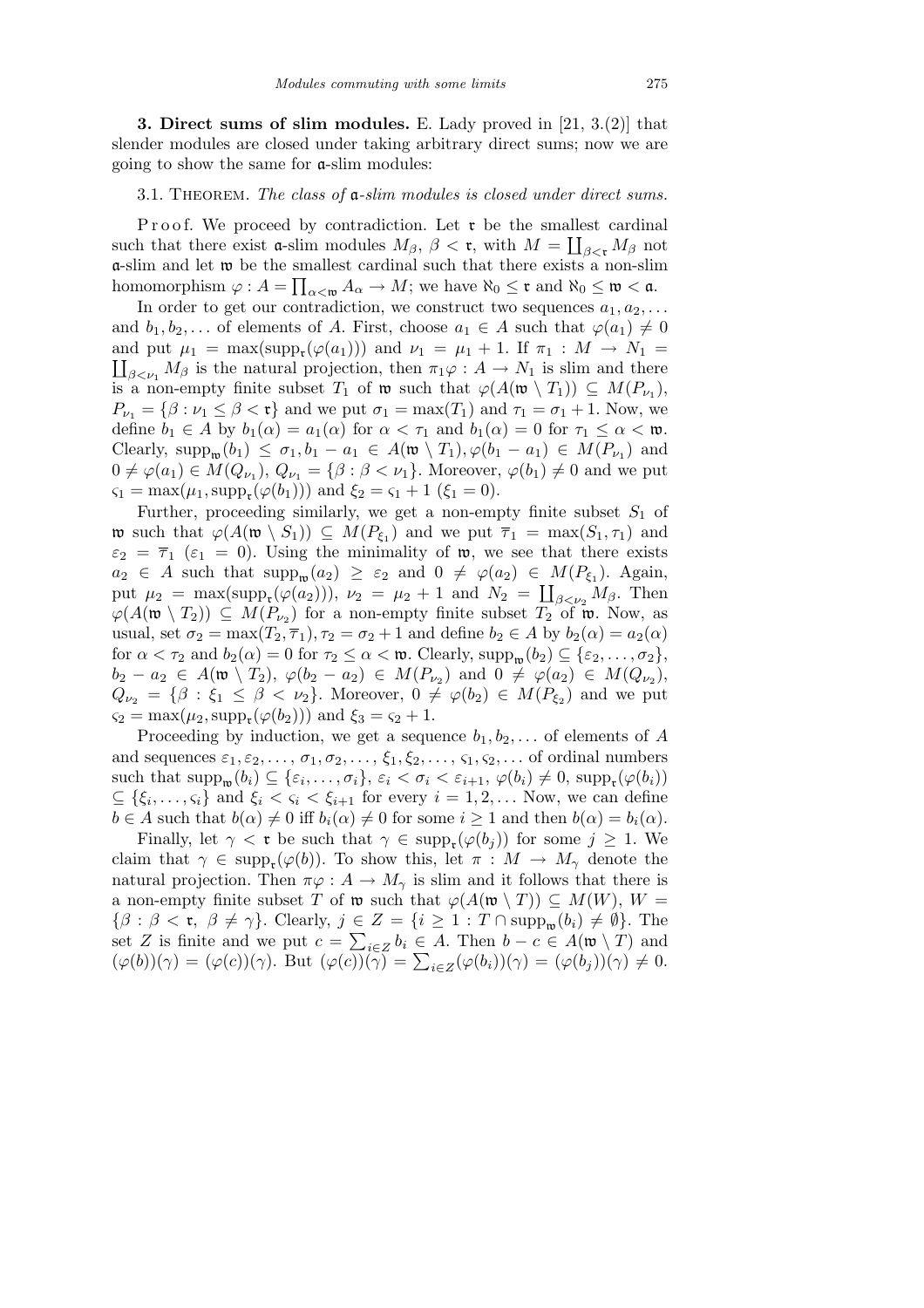We have proved our claim and we immediately conclude that the set  $\text{supp}_{\mathbf{t}}(\varphi(b))$  is not finite, a contradiction with the fact that  $\varphi(b) \in \prod M_{\beta}$ .

3.2. Corollary. (i) ([21]) *The class of slender modules is closed under direct sums.*

(ii) *The class of slim modules is closed under direct sums.*

The original proof of  $[21, 3.2]$  (i.e.,  $[3.2]$ ) makes use of the Baire Category Theorem. A similar idea works also for  $a$ -slim modules and we shall give an alternative proof of 3.1. For this purpose, we need a special generalized version of the B.C.T. as described in the following observation:

3.3. OBSERVATION. Suppose that  $\alpha$  is both infinite and regular and put  $A = R^{\mathfrak{a}}$ .

(i) For every  $\alpha < \mathfrak{a}$ , let  $A_{\alpha} = A(\mathfrak{a} \setminus \alpha)$ . Then  $\mathcal{F} = \{A_{\alpha} : \alpha < \mathfrak{a}\}\)$  is a (downwards-directed) filtration of the module *A* and we have the corre- $\alpha$  (downwards-directed) intration of the module *A* and we have the corresponding closure operator cls<sub>*F*</sub> on *A* : cls<sub>*F*</sub>(*S*) =  $\bigcap_{\alpha < \mathfrak{a}} (A_{\alpha} + S)$  for every  $S \in \mathcal{P}(A)$ .

3.3.1. Lemma. *A is F-complete*, *i.e.*, *every Cauchy F-net of elements of A is convergent.*

3.3.2. LEMMA. Let I be a finitely generated right ideal of R and  $P \in \mathcal{P}(\mathfrak{a})$ . *Then*  $IA(P)$  *is an F*-closed subgroup of  $A(+)$ .

3.3.3. LEMMA. Let  $T_\alpha$ ,  $\alpha < \mathfrak{a}$ , be *F*-closed subsets of *A* such that  $\text{int}_{\mathcal{F}}(T_\alpha)$  $= ∅$  *for every α. Then*  $\bigcup_{\alpha < \mathfrak{a}} T_{\alpha} \neq A$ *.* 

Proof. Put  $\mathcal{I} = \{P \in \mathcal{P}(\mathfrak{a}) : \text{card}(P) < \mathfrak{a}\}\$ and find sets  $P_\alpha \in \mathcal{I}$  and elements  $a_{\alpha} \in A$  such that the following three conditions are satisfied:

(a)  $P_{\beta} \subseteq P_{\alpha}$  and  $a_{\beta} - a_{\alpha} \in A(\mathfrak{a} \setminus P_{\beta})$  for  $\beta \leq \alpha < \mathfrak{a}$ ;

(b)  $a_{\alpha} \in A(P_{\alpha})$  for every  $\alpha < \mathfrak{a}$ ;

(c)  $a_{\alpha} - b \notin A(\mathfrak{a} \setminus P_{\alpha})$  for all  $\alpha < \mathfrak{a}$  and  $b \in T_{\alpha}$ .

Since  $\text{cls}_{\mathcal{F}}(T_0) \neq A$ , there are  $P_0 \in \mathcal{I}$  and  $x \in A \setminus T_0$  such that  $x - b \notin$  $A(\mathfrak{a} \setminus P_0)$  for every  $b \in T_0$ . Now, put  $a_0 = x - y$ , where  $y \in A(\mathfrak{a} \setminus P_0)$  and  $a_0$  ∈ *A*( $P_0$ ).

Let  $1 \leq \beta < a$  be such that  $P_\alpha$  and  $a_\alpha, \alpha < \beta$ , are already found. Then  $P = \bigcup_{\alpha < \beta} P_{\alpha} \in \mathcal{I}$  and, due to (a), there is  $a \in A(P)$  such that  $a - a_{\alpha} \in \mathcal{I}$  $A(\mathfrak{a}\setminus P_\alpha)$  for every  $\alpha < \beta$ . We have  $a + A(\mathfrak{a}\setminus P) \not\subseteq T_\beta = \text{cls}_{\mathcal{F}}(T_\beta), a + z \not\in T_\beta$ for some  $z \in A(\mathfrak{a} \setminus P)$  and there exists  $Q \in \mathcal{I}$  such that  $a + z - b \notin A(\mathfrak{a} \setminus Q)$ for every  $b \in T_\beta$ . It is sufficient to put  $P_\beta = P \cup Q$  and to take  $a_\beta \in A(P_\beta)$ and  $v \in A(\mathfrak{a} \setminus P_{\beta})$  such that  $a + z = a_{\beta} + v$ .

Now, according to (a), there is  $c \in A$  such that  $c - a_{\alpha} \in A(\mathfrak{a} \setminus P_{\alpha})$  for every  $\alpha < \mathfrak{a}$ . By (c),  $c \notin \bigcup T_{\alpha}$ .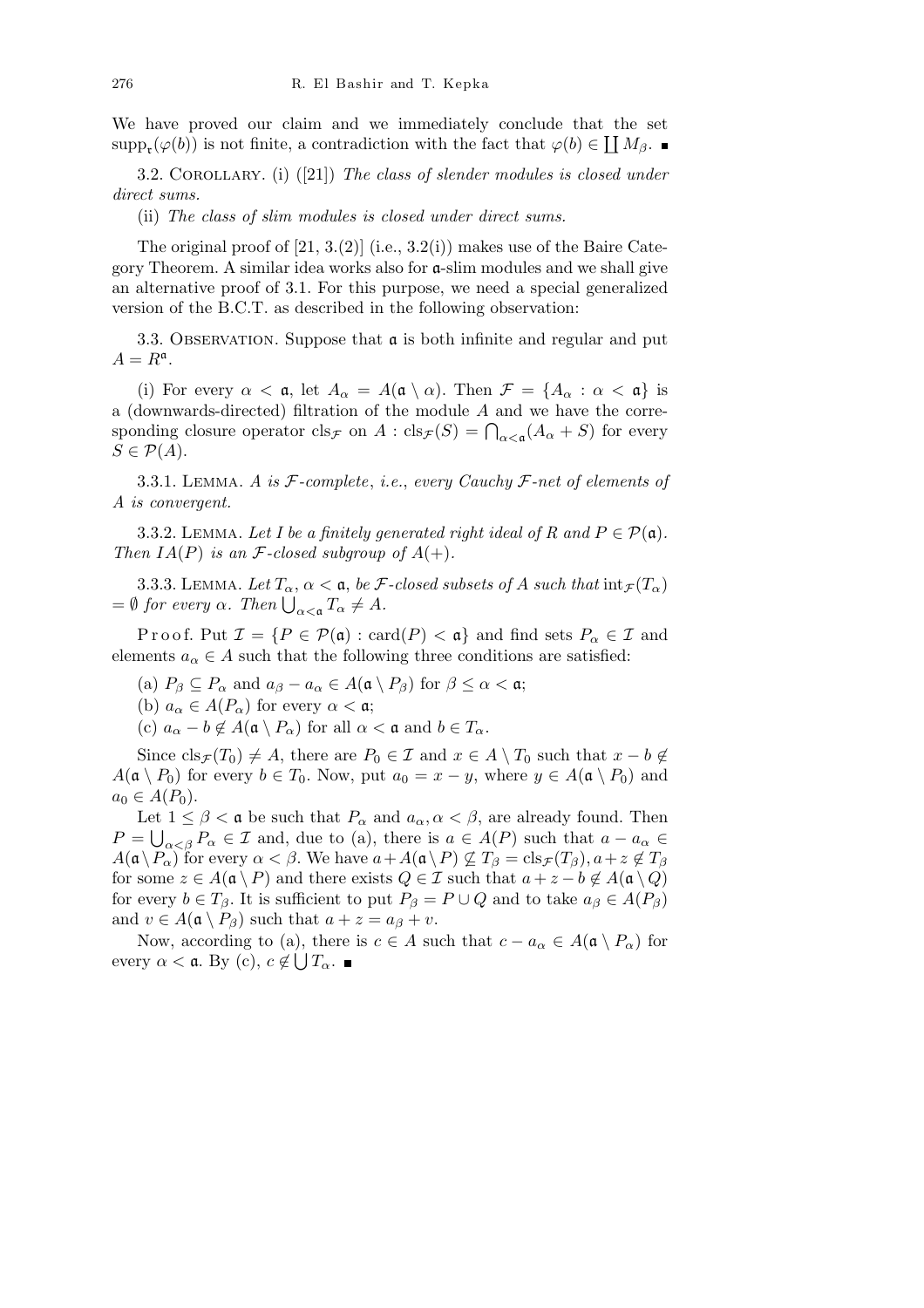(ii) Let  $I_\alpha$ ,  $\alpha < \mathfrak{a}$ , be finitely generated right ideals of R such that  $I_{\alpha} \subseteq I_{\beta}$  for  $\beta \leq \alpha$ . Then  $\mathcal{G} = \{I_{\alpha}A_{\alpha} : \alpha < \mathfrak{a}\}\$ is a filtration of  $A(+)$ ; we have  $\operatorname{cls}_{\mathcal{G}} \subseteq \operatorname{cls}_{\mathcal{F}}$ .

3.3.4. LEMMA. *The subgroups*  $I_{\alpha}A_{\alpha}$  *are*  $\mathcal{F}$ *-closed and*  $A(+)$  *is*  $\mathcal{G}$ *-complete.* Proof. Use 3.3.1 and 3.3.2.  $\blacksquare$ 

(iii) Let  $G_{\alpha}, \alpha < \mathfrak{a}$ , be subgroups of  $R(+)$  and let  $H_{\alpha}$  denote the set of  $a \in A$  such that  $a(\beta) = 0$  for  $\beta < \alpha$  and  $a(\gamma) \in G_\gamma$  for  $\alpha \leq \gamma$ . Again,  $\mathcal{H} = \{H_{\alpha} : \alpha < \mathfrak{a}\}\$ is a filtration of  $A(+)$  and  $\text{cls}_{\mathcal{H}} \subseteq \text{cls}_{\mathcal{F}}\$ .

3.3.5. LEMMA. Let  $T_\alpha$ ,  $\alpha < \mathfrak{a}$ , be  $\mathcal{H}\text{-closed subsets of }A$  such that  $\text{int}_{\mathcal{H}}(T_\alpha)$  $= ∅$  *for every α. Then*  $\bigcup_{\alpha \in \mathfrak{a}} T_{\alpha} \neq A$ *.* 

Proof. Similar to that of 3.1.3.  $\blacksquare$ 

If  $G_{\alpha} = I_{\alpha}$  (see (ii)), then  $H_{\alpha} \subseteq I_{\alpha}A_{\alpha}$ , and hence  $\text{cls}_{\mathcal{H}} \subseteq \text{cls}_{\mathcal{G}} \subseteq \text{cls}_{\mathcal{F}}$ .

3.4. REMARK. Now, we present another proof of 3.1 (based on 3.3.3):

Again we argue by contradiction. Let  $\mathfrak{r}$  be the smallest cardinal such that  $M = \coprod_{\beta < r} M_\beta$  is not **a**-slim for some **a**-slim modules  $M_\beta$  (we have  $r \geq \aleph_0$ by 2.7) and let w be the smallest cardinal such that there exists a non-slim homomorphism  $\varphi : A = R^{\mathfrak{w}} \to M$ . Then  $\mathfrak{w}$  is infinite and it follows from 2.3 that **w** is also regular.  $\overline{r}$ 

For every  $\gamma < \mathfrak{r}$ , let  $N_{\gamma} =$  $\beta \leq M, B_{\gamma} = \varphi^{-1}(N_{\gamma}) \subseteq A$  and let  $\pi_{\gamma}: M \to N_{\gamma}$  denote the natural projection. The module  $N_{\gamma}$  is a-slim, and hence the composition  $\psi_{\gamma} = \pi_{\gamma} \varphi : A \to N_{\gamma}$  is slim. This means that  $\psi_{\gamma}$  is  $(\mathcal{F}, \mathcal{Z})$ -continuous, where  $\mathcal{F}$  is the filtration in *A* in 3.3(i) and  $\mathcal{Z}$  is the zero filtration of  $N_{\gamma}$ . Now,  $B_{\gamma} = \bigcap_{\gamma \leq \delta \leq \mathfrak{r}} \psi_{\delta}^{-1}(N_{\gamma})$  is an *F*-closed submodule of *A* and it follows from 3.3.3 that  $\text{int}_{\mathcal{F}}(B_{\varepsilon}) \neq \emptyset$  for at least one  $\varepsilon < \tau$ . Equivalently,  $A_\mu \subseteq B_\varepsilon$  and  $\varphi(A_\mu) \subseteq N_\varepsilon$  for suitable  $\mu < \mathfrak{r}$ . But  $N_\varepsilon$  is a-slim, and so there is *ν* such that  $\mu \leq \nu < \mathfrak{r}$  and  $\varphi(A_{\nu}) = 0$ . Finally,  $\varphi[A(\nu)]$  is slim and we conclude that the homomorphism  $\varphi : A \to M$  is also slim, a contradiction.

**4. Examples of slender modules.** The notion of slenderness and some of the basic results for the non-measurable case (e.g., 2.2 and 2.4 for  $\mathfrak{a} =$ *ℵ*1) are due to J. Łoś and were published in [13]. A generalization to the measurable case can be found in  $[5]-[7]$  (see also [9, Chapter III]). The following characterization of slender modules was given by  $R$ . Dimitric in [4] (see also [17] and [3]):

A module M is slender if and only if  $\text{Hom}_R(W, M) = 0$ , where  $W =$  $R^{\aleph_0}/R^{(\aleph_0)}$ , and *M* is not complete (i.e., *M* is not *E*-complete, whenever  $\mathcal{E} = \{M_i : i < \aleph_0\}$  is a downwards-directed filtration of *M* such that  $\bigcap \mathcal{E} = 0$ and  $M_i \neq 0$  for every  $i < \aleph_0$ ).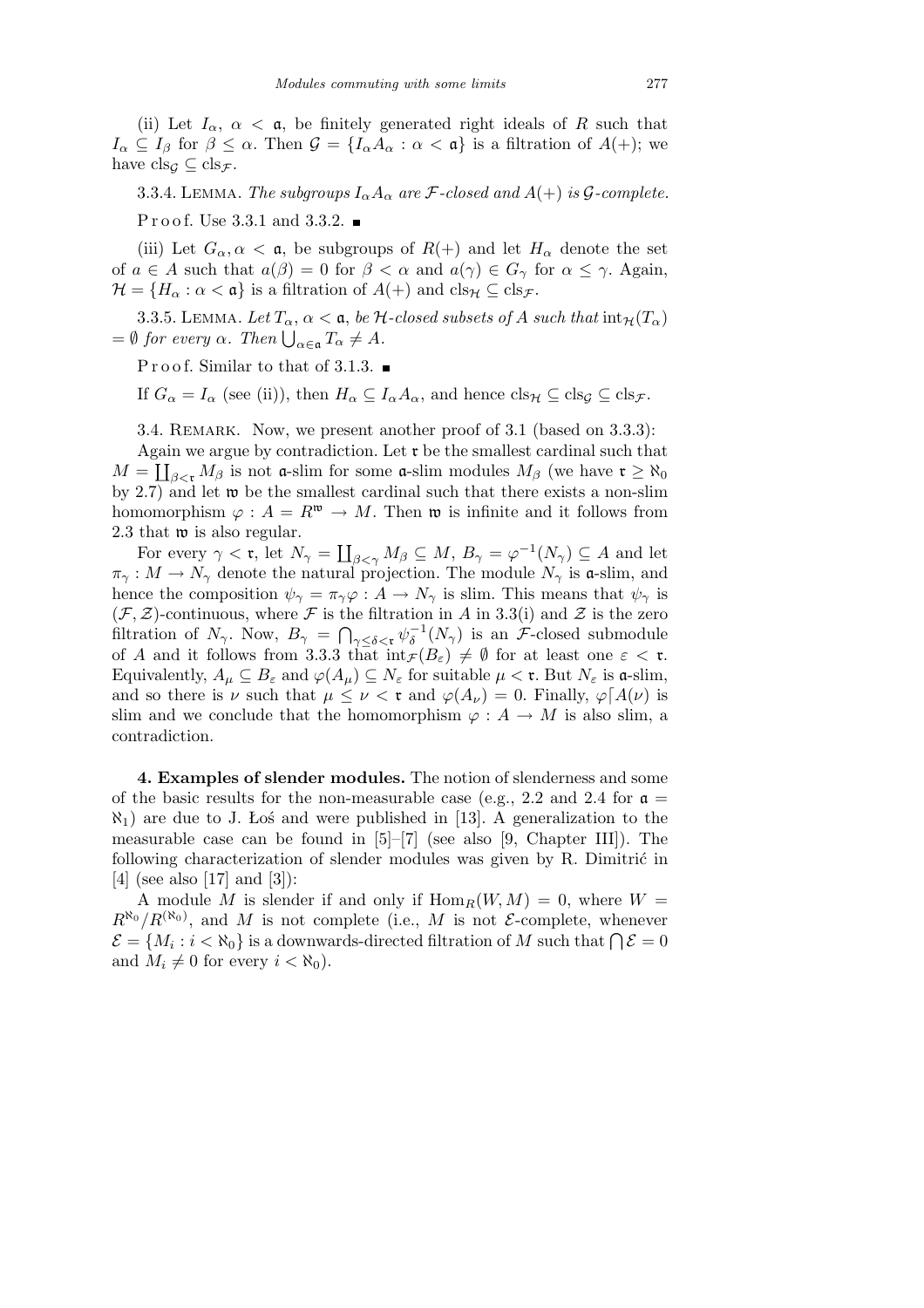This result is a useful criterion for slenderness. In particular, when  $card(M) < 2^{\aleph_0}$ , we have to check only that  $Hom_R(W, M) = 0$ . However, in many particular cases, this is a rather complicated task, and hence various indirect methods are also used (see the following examples).

4.1. Example ([27]). Every reduced torsionfree abelian group containing less than  $2^{\aleph_0}$  elements is slender.

4.2. EXAMPLE ([10]). Let *R* be a prime ring with less than  $2^{\aleph_0}$  elements. Then *R* is slender if and only if *R* is not isomorphic to a (full) matrix ring over a division ring.

4.3. EXAMPLE ([10]). Let *R* be a strongly regular ring with less than  $2^{\aleph_0}$ elements. Then *R* is slender if and only if  $Soc(R) = 0$ .

4.4. Example ([28]). Let *R* be a countable simple regular ring, not completely reducible. Then all completely reducible modules and all modules of finite length are slender.

4.5. Example ([1], [3], [9], [26]). A Dedekind domain *R* is slender if and only if *R* is neither a field nor a complete discrete valuation domain.

4.6. EXAMPLE  $([1], [3], [21], [26])$ . Let  $R$  be a Dedekind domain such that the set *M* of maximal ideals is countable. A module *M* is slender if and only if *M* is reduced torsionfree,  $R^{\aleph_0}$  is not isomorphic to a submodule of *M* and, for every  $P \in \mathcal{M}$ , the *P*-adic completion  $\widehat{R}_P$  of *R* is not isomorphic to a submodule of *M*.

4.7. Remark. Further results on and examples of slender modules may be found in [8], [11], [14], [16], [22]–[24].

4.8. REMARK. (i) As we have seen  $(2.6(ii), 3.2(i))$ , the class  $S_R$  of slender modules is closed under submodules, direct sums and extensions. On the other hand, if  $S_R \neq 0$ , then  $S_R$  is not closed under direct products and there exist slender modules that are neither finitely generated nor finitely cogenerated. (Conversely, there always exist finitely cogenerated modules that are not slender.)

(ii) The class of rings with  $S_R = 0$  is rather interesting but enigmatic so far. Among these rings we shall certainly find many left semiartinian rings, all right perfect rings and all complete discrete valuation domains.

4.9. PROPOSITION. Let R be a ring such that  $\text{card}(R) < 2^{\aleph_0}$ . The follow*ing conditions are equivalent*:

(i) *R is left noetherian and*  $S_R = 0$ .

(ii)  $R$  *is left noetherian and*  $S_R$  *is closed under homomorphic images.* 

(iii) *R is left artinian.*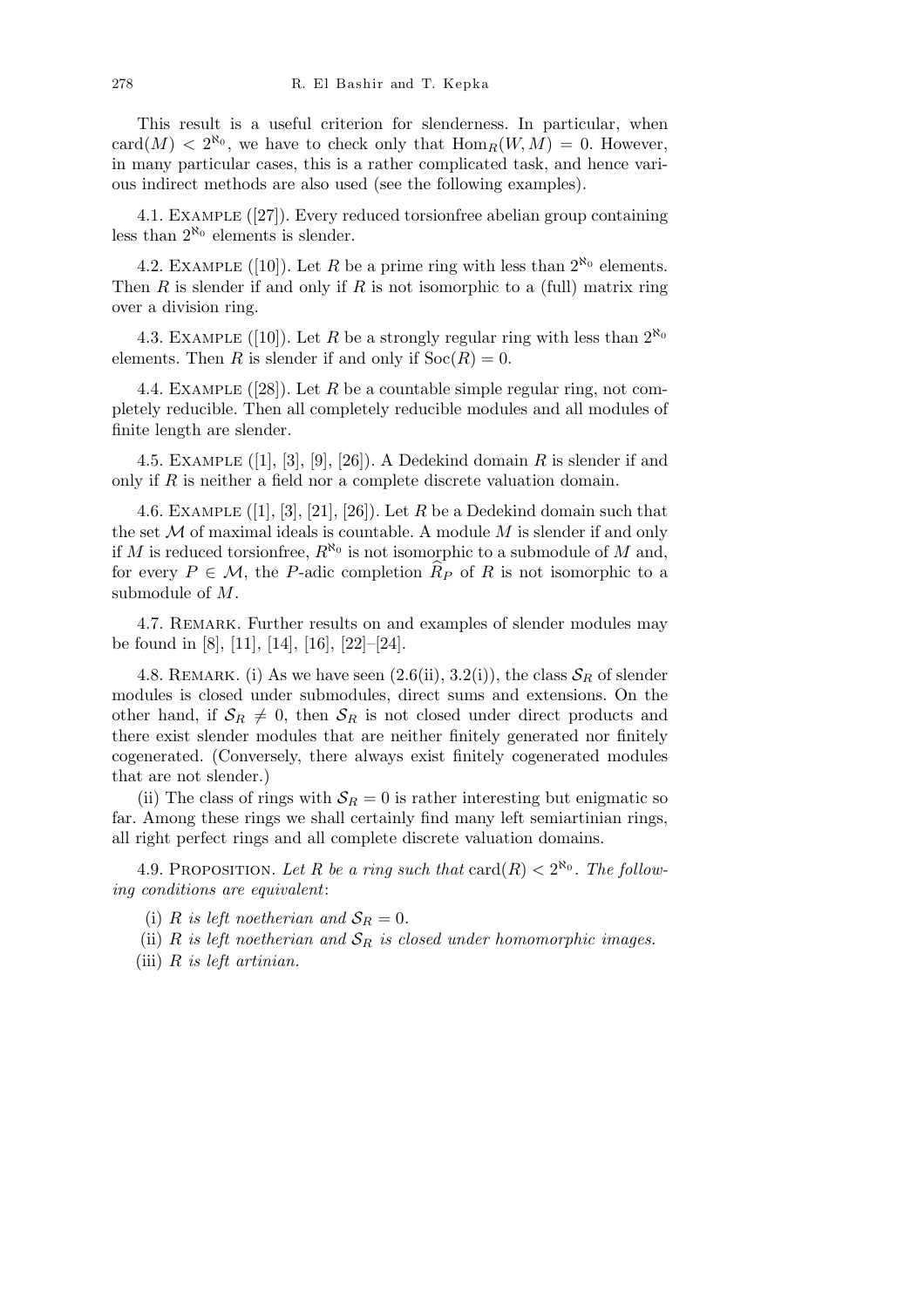P r o o f. (ii) $\Rightarrow$ (iii). Suppose that, on the contrary, R is not left artinian. Then *R* is not perfect and there is a prime ideal *P* of *R* such that  $M = R/P$ is not completely reducible. Now, *M* is slender by 4.2, and hence  $N = M^{(\mathfrak{a})}$ , where  $\mathfrak{a} = \text{card}(M)^{\aleph_0}$ , is slender by 3.2(i). On the other hand, the nonslender module  $M^{\aleph_0}$  is a homomorphic image of N, a contradiction.

**5. Approximation property.** Following [7, 2.1], we say that a module *M* has the a-*approximation property* if there exist finitely generated right ideals  $I_{\alpha}$  of *R* and subsets  $S_{\alpha}$  of *M*,  $\alpha < \mathfrak{a}$ , such that the following five conditions are satisfied:

(1)  $I_\beta \subseteq I_\alpha$  and  $S_\alpha \subseteq S_\beta$  for  $\alpha \leq \beta < \mathfrak{a}$ ;

(2)  $I_{\alpha}x \neq 0$  for all  $\alpha < \mathfrak{a}$  and  $x \in M, x \neq 0;$ 

(3)  $I_{\alpha}M \cap S_{\alpha} = 0$  for every  $\alpha < \mathfrak{a}$ ;

(4)  $0 \in S_\alpha$  and  $S_\alpha = -S_\alpha$  for every  $\alpha < \mathfrak{a}$ ;

(5) If  $\alpha < \mathfrak{a}$  and  $x \in M$ , then  $x + S_\alpha \subseteq S_\beta$  for some  $\beta < \mathfrak{a}$ .

5.1. PROPOSITION ([7, 2.2,  $\kappa = \aleph_0$ ]). Let M be a module with the  $\aleph_0$ *approximation property. Then M is slender.*

P r o o f. For methodological reasons, we present a proof different from the original one:

Consider the filtration  $G$  of  $A(+)$  according to 3.3(ii) and the filtration  $\mathcal{E} = \{I_iM : i < \aleph_0\}$  of  $M(+)$ . It follows easily from (5) that all the sets  $S_i$  are  $\mathcal{E}\text{-closed}$ , and hence  $T_i = \varphi^{-1}(S_i)$  are  $\mathcal{G}\text{-closed}$ ,  $\varphi : A = R^{\aleph_0} \to M$ <br>being a homomorphism. Now,  $\bigcup T_i = A$  and consequently, by the Baire Category Theorem, we have  $\text{int}_{\mathcal{G}}(T_n) \neq \emptyset$  for at least one  $n < \aleph_0$ . Then there are  $a \in A$  and  $k \geq m \geq n$  such that  $\varphi(a) + I_m \varphi(A[m]) \subseteq S_m$  (where  $A[m] = A(\aleph_0 \setminus m)$ ,  $I_k \varphi(A[k]) \subseteq I_m \varphi(A[m]) \subseteq S_m - \varphi(a) \subseteq S_k$  and so  $I_k\varphi(A[k]) = 0$ . By (2),  $\varphi(A[k]) = 0$  and we have proved that  $\varphi$  is slim.

5.2. Remark. It is tempting to formulate the following generalization of 5.1 (see [7, 2.2]):

*Let M be a module with the* a*-approximation property for a regular cardinal*  $\mathfrak{a}$ *. If*  $\varphi : A = R^{\mathfrak{a}} \to M$  *is a homomorphism, then*  $\varphi(A(\mathfrak{a} \setminus \alpha)) = 0$  *for some*  $\alpha < \mathfrak{a}$ *.* 

However, if we try to generalize the proof of 5.1, we find that the analogue of 3.3.3 for the filtration  $\mathcal G$  is not available (cf. 3.4). Of course, we have 3.3.5, but this assertion is not powerful enough.

There seems to be a gap in the original proof [7, 2.2] (the limit step is not behaving well) and we doubt that the result remains true even for  $\kappa = \aleph_1$ . At this moment, we do not know any counterexample for *ℵ*1, but 5.4 or 5.5 might be useful in this respect (possibly some maximal valuation domains should be considered).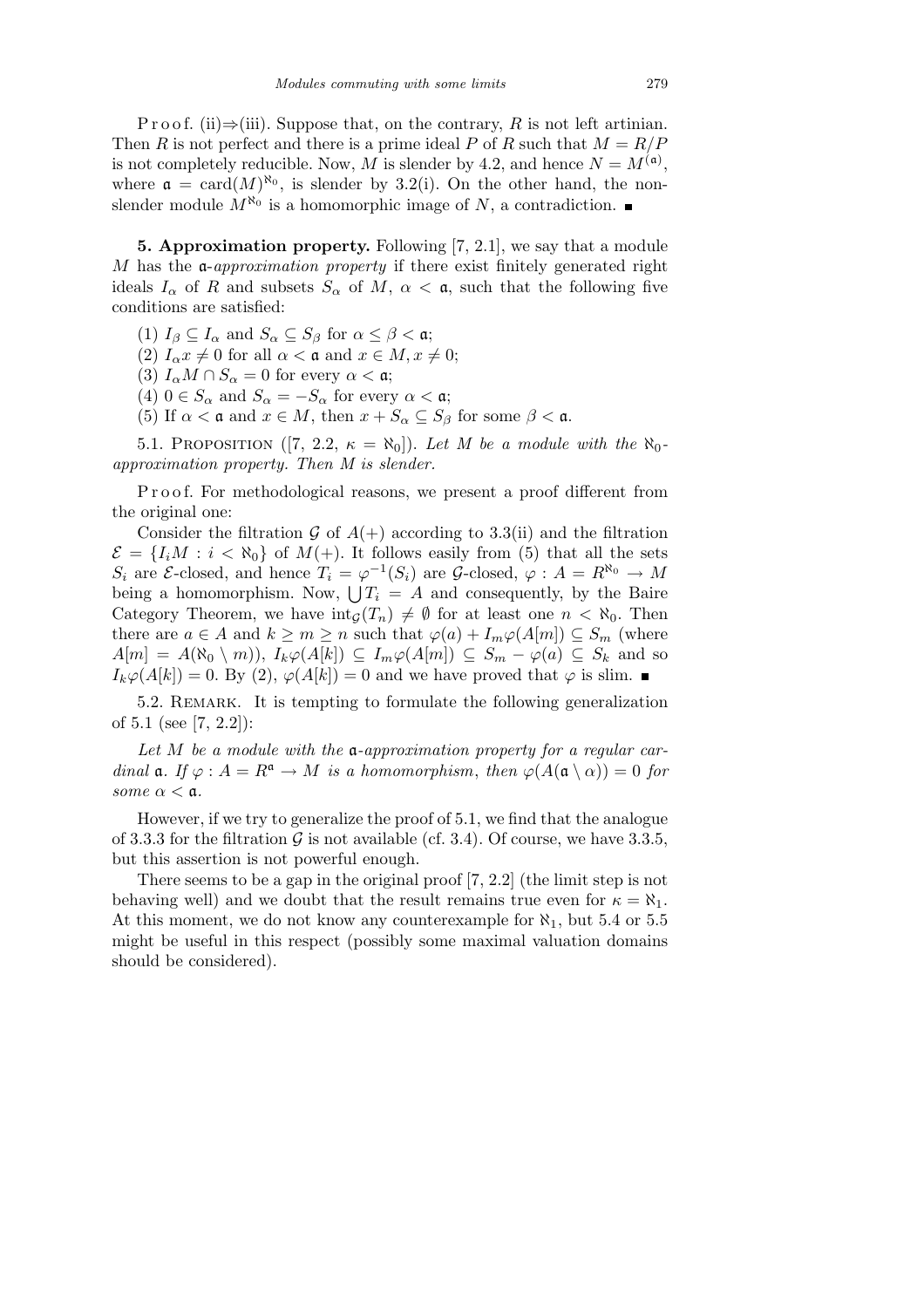5.3. Remark. Combining 2.3 and [7, 2.2] would easily give the following result:

*Let M be a module with the* w*-approximation property for every cardinal*  $w < a$  *such that either*  $w = \aleph_0$  *or*  $w$  *is measurable. Then M is*  $a$ -*slim.* 

Now, this assertion is certainly true for a not *ℵ*1-measurable (see 5.1 and 2.3) but fails for every measurable a. A counterexample will be constructed in the next section (see 6.9).

5.4. Proposition. *Let* a *be an infinite regular cardinal number and let M* be a module such that  $card(M) \leq \mathfrak{a}$  and there exist finitely generated *right ideals*  $K_{\alpha}$  *of*  $R$ ,  $\alpha < \mathfrak{a}$ , *satisfying the following three conditions:* 

(a)  $K_{\beta} \subseteq K_{\alpha}$  *for*  $\alpha \leq \beta < \alpha$ ;

(b)  $K_{\alpha}x \neq 0$  *for all*  $\alpha < \mathfrak{a}$  *and*  $x \in M$ ,  $x \neq 0$ ;

(c)  $\bigcap_{\alpha < \mathfrak{a}} K_{\alpha} M = 0$ .<br>(c)  $\bigcap_{\alpha < \mathfrak{a}} K_{\alpha} M = 0$ .

*Then M has the* a*-approximation property.*

P r o o f. We have  $M = \{x_\alpha : \alpha < \mathfrak{a}\}\$ . Put  $S_0 = 0$  and  $\varepsilon_0 = 0$ . If  $\alpha < \mathfrak{a}$ , then  $S_{\alpha+1} = (S_{\alpha} + S_{\alpha}) \cup \{x_{\alpha}, -x_{\alpha}\}\$ . Since  $\mathfrak{a}$  is regular, there is  $\varepsilon_{\alpha+1} < \mathfrak{a}$ such that  $\varepsilon_{\alpha} < \varepsilon_{\alpha+1}$  and  $K_{\varepsilon_{\alpha+1}} M \cap S_{\alpha+1} = 0$ . If  $0 < \alpha < \mathfrak{a}$ ,  $\alpha$  limit, then  $S_\alpha = \bigcup_{\beta < \alpha} S_\beta$  and  $\varepsilon_\alpha = \sup_{\alpha} (\{\varepsilon_\beta : \beta < \alpha\})$ . Now, it suffices to put  $I_{\alpha} = K_{\varepsilon_{\alpha}}$ .

5.5. Proposition. *Let* a *be an infinite regular cardinal and let R be a prime ring such that*  $\text{card}(R) \leq \mathfrak{a}$  *and*  $\text{Soc}_r(R) = 0$ *. Suppose that*  $\bigcap_{\alpha < \mathfrak{w}} L_{\alpha}$  $\neq 0$  whenever  $\mathfrak{w} < \mathfrak{a}$  and  $L_{\alpha}$ ,  $\alpha < \mathfrak{w}$ , are non-zero principal right ideals *such that*  $L_{\beta} \subseteq L_{\alpha}$  *for*  $\alpha \leq \beta$ *. Then RR has the* **a**-approximation property.

P r o o f. For every ordinal  $\alpha < \mathfrak{a}^+$ , we shall find certain non-zero elements  $r_{\alpha} \in R$ .

We put  $r_0 = 1$ . Now,  $r_\alpha R$  is not a minimal right ideal, and hence  $r_\alpha \notin$ *r*<sub>α+1</sub>*R* for some  $0 \neq r_{\alpha+1} \in r_{\alpha}R$ . Let  $\alpha > 0$  be limit and  $K_{\alpha} = \bigcap_{\beta < \alpha} r_{\beta}R$ . If  $K_{\alpha} \neq 0$ , we choose  $0 \neq r_{\alpha} \in K_{\alpha}$ . If  $\gamma$  is the first limit ordinal with  $K_{\gamma} = 0$ , then  $\mathfrak{a} \leq \gamma$ . On the other hand, since card(*R*)  $\leq \mathfrak{a}$ , we must have  $K_{\gamma} = 0$ for some limit  $\gamma < \mathfrak{a}^+$ . Then card $(\gamma) = \mathfrak{a}$  and the rest is clear from 5.4.

In the preceding section, we mentioned various examples of slender (i.e.,  $\aleph_1$ -slim) modules; we now proceed to the **a**-slim case, where  $\mathfrak{a} \geq \aleph_2$ . If **a** is not  $\aleph_1$ -measurable, then every slender module is  $\mathfrak{a}$ -slim  $(2.4(ii))$ , and so there is nothing to be done in case there exist no measurable cardinals. But what to do when the opposite is true? K. Eda seems to be the first to try to construct examples of a-slim modules regardless of measurability (see  $[7, 2.4(4), (5)]$ ; notice that Eda uses the term " $\alpha$ -slender" for what we call " $\alpha$ -slim"). In order to check his examples, K. Eda applied [7, 2.2, 2.3] (see 5.2) and 5.3). Although [7, 2.2] is correct for  $\kappa = \aleph_0$ , we do not know whether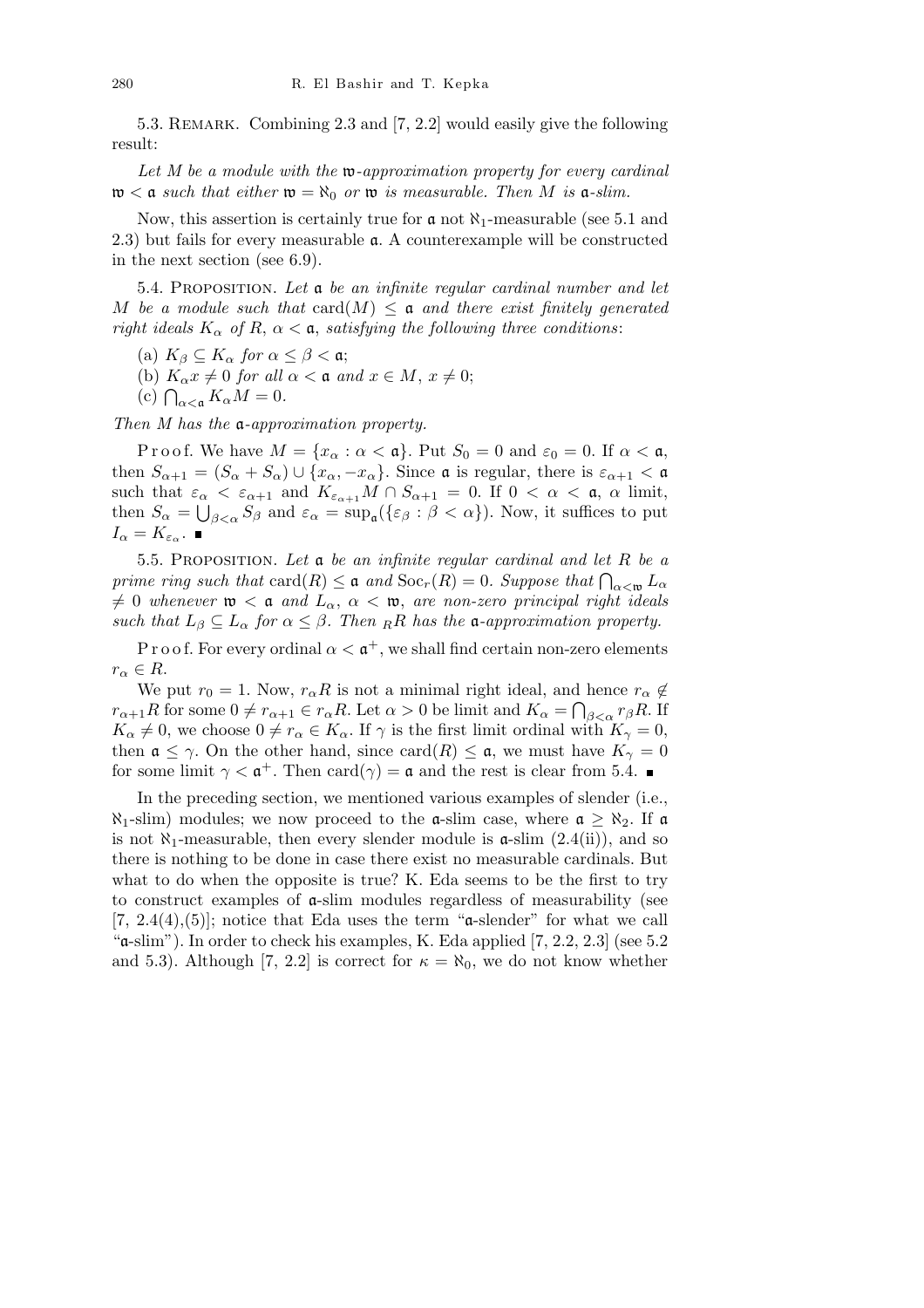it remains true for  $\kappa = \aleph_1$  (see 5.2). Of course, [7, 2.3] is true for  $\mu$  not  $\aleph_1$ -measurable (in our terminology), but fails for a measurable  $\mu$  (see 5.3), and so we have to develop new methods for constructing  $\alpha$ -slim modules (7.2, 7.5) or to find better arguments for justifying at least some of Eda's examples (6.3).

**6. Examples of** a**-slim modules—endomorphism rings.** Throughout this section, let  $\mathfrak{a}$  be an infinite cardinal,  $M = R^{(\mathfrak{a})}$  and  $E = \text{End}_{R}(R)$ , so that *M* is both a left *R*-module and a left *E*-module. The (left *R*-) module *RM* is free and its canonical basis is the set  ${e_\alpha : \alpha < \mathfrak{a}}$  where  $e_\alpha(\alpha) = 1$ and  $e_{\alpha}(\beta) = 0$  for every  $\beta < \mathfrak{a}, \beta \neq \alpha$ . The (left *E*-) module  $EM$  is faithful and cyclic.

For every non-zero cardinal  $\mathfrak{w} \leq \mathfrak{a}$ , write  $\mathfrak{a}$  as a disjoint union  $\mathfrak{a} =$  $P(\mathfrak{w}, \alpha)$ , where card( $P(\mathfrak{w}, \alpha)$ ) = **a** for  $\mathfrak{w} < \mathfrak{a}$  and  $P(\mathfrak{a}, \alpha) = {\alpha}$ .  $\bigcup_{\alpha < \mathfrak{w}} P(\mathfrak{w}, \alpha) = \sum_{\beta \in P(\mathfrak{w}, \alpha)} Re_{\beta} \subseteq M$  be the corresponding (inner) direct sum; then  $\mathbb{R}N(\mathfrak{w}, \alpha) \cong \mathbb{R}R^{(\mathfrak{a})} = \mathbb{R}M$  for  $\mathfrak{w} < \mathfrak{a}$  and  $\mathbb{R}N(\mathfrak{a}, \alpha) = \mathbb{R}M(\alpha)$ sum; then  $R^N(\mathfrak{n}, \alpha) = R^N(\mathfrak{n}^*) = R^N$  for  $\mathfrak{n}^* < \mathfrak{a}$  and  $R^N(\mathfrak{a}, \alpha) = R^M(\alpha)$ <br>  $\cong R^N$ . Now,  $M = S(\mathfrak{w}, \alpha) \oplus L(\mathfrak{w}, \alpha)$ , where  $S(\mathfrak{w}, \alpha) = \sum_{\beta < \alpha} N(\mathfrak{w}, \beta)$  $=$  *RR*. Now,  $M = S(\mathfrak{w}, \alpha) \oplus L(\mathfrak{w}, \alpha)$ , where  $S(\mathfrak{w}, \alpha) = \sum_{\alpha \leq \beta < \mathfrak{w}} N(\mathfrak{w}, \beta)$ <br>and  $L(\mathfrak{w}, \alpha) = \sum_{\alpha \leq \beta < \mathfrak{w}} N(\mathfrak{w}, \beta)$ , and we denote by  $p_{\mathfrak{w}, \alpha}$  the (uniquely determined) endomorphism of  $\mathbb{R}^M$  such that  $\text{Ker}(p_{\mathfrak{w},\alpha}) = S(\mathfrak{w},\alpha)$  and  $p_{\mathfrak{w},\alpha}$ *[L*( $\mathfrak{w},\alpha$ ) = id. Notice that  $p_{\mathfrak{w},\beta} = p_{\mathfrak{w},\alpha}p_{\mathfrak{w},\beta}$  for  $\alpha \leq \beta < \mathfrak{w}$ .

For  $\alpha, \beta < \mathfrak{a}$ , define  $k_{\alpha,\beta} \in E$  by  $k_{\alpha,\beta}(e_{\alpha}) = e_{\beta}$  and  $k_{\alpha,\beta}(e_{\gamma}) = 0$  for every  $\gamma < \mathfrak{a}, \gamma \neq \alpha$ .

6.1. PROPOSITION. Let **w** be an infinite cardinal,  $\mathfrak{w} \leq \mathfrak{a}$ , and let D be a *subring of E such that*  $p_{\mathfrak{w},\alpha} \in D$  *and*  $k_{\beta,\gamma} \in D$  *for all*  $\alpha < \mathfrak{w}$  *and*  $\beta, \gamma < \mathfrak{a}$ *. Then the* (*left D-*) *module <sup>D</sup>M has the* w*-approximation property.*

Proof. It is sufficient to put  $I_{\alpha} = p_{\mathfrak{w},\alpha}D$  and  $S_{\alpha} = S(\mathfrak{w},\alpha)$  for every  $\alpha < \mathfrak{w}$ .  $\blacksquare$ 

6.2. Corollary. *<sup>E</sup>M has the* w*-approximation property for every* (*infinite*) *cardinal*  $\mathfrak{w} \leq \mathfrak{a}$ *.* 

For  $\alpha < \mathfrak{a}$ , let  $h_{\alpha} \in E$  be such that  $h_{\alpha}(e_{\beta}) = e_{\alpha}$  for every  $\beta < \mathfrak{a}$ .

6.3. THEOREM. *The* (*left*  $E$ -) module  $EM$  is  $\mathfrak{a}^+$ -slim.

Proof. By 6.2 and 5.1,  $\epsilon M$  is a slender module. Assume that, on the contrary, there exists a non-slim homomorphism  $\varphi : _EG = E^{\mathfrak{a}} \to _EM$ . We are going to show that  $\varphi$  is not slender.

If  $a \in G$  and  $\varphi(a) \neq 0$ , we put  $\sigma(a) = \min(\text{supp}_{a}(\varphi(a)))$  and we define  $w(a) \in G$  by  $(w(a))(\alpha) = k_{\sigma(a),\alpha}k_{\sigma(a),\sigma(a)}a(\alpha)$  for every  $\alpha < \mathfrak{a}$ . Then  $k_{\sigma(a),\sigma(a)}a = h_{\sigma(a)}w(a)$ , and therefore  $\varphi(w(a)) \neq 0$ . Moreover,  $\text{supp}_{a}(w(w(a))) = {\sigma(w(a))}.$  Now, proceeding by induction, we find elements  $b_i \in G$ ,  $i < \aleph_0$ , such that  $\varphi(b_i) \neq 0$  and the sets  $\text{supp}_{\mathfrak{a}}(b_i) = {\beta_i}$  are one-element and pairwise disjoint.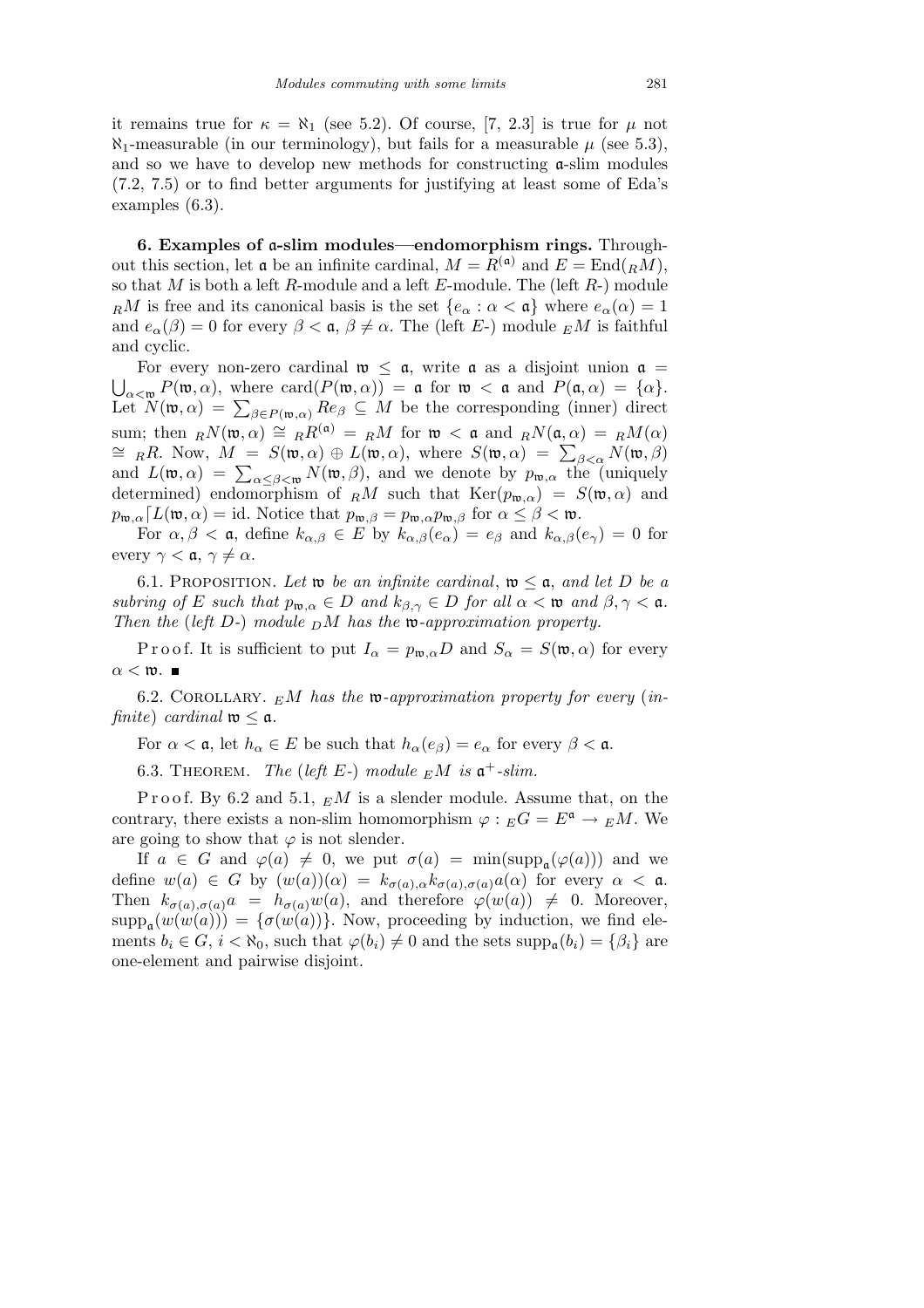Let  $a_0 \in G$  be such that  $\varphi(a_0) \neq 0$ . Put  $b_0 = w(w(a_0))$ ,  $\beta_0 = \sigma(w(a_0))$ and assume that  $n < \aleph_0$  is such that the elements  $b_0, \ldots, b_n$  are already found. Since  $\varphi$  is not slim, there is  $a_{n+1} \in G(\mathfrak{a} \setminus \{\beta_0, \ldots, \beta_n\})$  such that  $\varphi(a_{n+1}) \neq 0$  and we put  $b_{n+1} = w(w(a_{n+1}))$  and  $\beta_{n+1} = \sigma(w(a_{n+1}))$ . ■

6.4. Remark. Let *D* be a subring of *E* containing all the endomorphisms  $p_{\aleph_0,i}, k_{\alpha,\beta}$  and  $h_{\alpha}, i < \aleph_0, \alpha < \mathfrak{a}, \beta < \mathfrak{a}$ . Then, using 6.1 and proceeding as in the proof of Theorem 6.3, we can show that  $\Delta M$  is  $\mathfrak{a}^+$ -slim (cf. 6.10).

For  $f \in E$  and  $\beta < \mathfrak{a}$ , let  $T(f) = {\alpha < \mathfrak{a} : f(e_{\alpha}) \notin Re_{\alpha}}$  and  $T(f, \beta) =$  $\{\alpha < \mathfrak{a} : (f(e_{\alpha}))(\beta) \neq 0\}$ . The following lemma is obvious:

- 6.5. LEMMA. (i)  $T(0) = T(1_E) = T(k_{\alpha,\alpha}) = \emptyset$  for every  $\alpha < \mathfrak{a}$ .
- (ii)  $T(k_{\alpha,\beta}) = {\alpha}$  *for all*  $\alpha, \beta < \mathfrak{a}, \alpha \neq \beta$ *.*
- (iii)  $T(h_\alpha) = \mathfrak{a} \setminus \{ \alpha \}$  *for every*  $\alpha < \mathfrak{a}$ *.*
- $\text{(iv)}$   $T(p_{\mathfrak{w},\alpha}) = \emptyset$  *for all*  $\alpha < \mathfrak{w} \leq \mathfrak{a}$ *.*
- (v)  $T(-f) = T(f)$  and  $T(f+g) \cup T(fg) \subseteq T(f) \cup T(g)$  for all  $f, g \in E$ .
- $\{v_i\}$   $T(f, \alpha) \setminus \{\alpha\} \subseteq T(f)$  *for all*  $f \in E$  *and*  $\alpha < \alpha$ *.*

6.6. COROLLARY. *The set*  $F = \{f \in E : \text{card}(T(f)) < \mathfrak{a}\}\$ is a subring of *E and the* (*left F-*) *module <sup>F</sup>M has the* w*-approximation property for every*  $(infinite) \; cardinal \; \mathfrak{w} \leq \mathfrak{a}.$ 

In the remaining part of this section, we assume that  $\alpha$  is a measurable cardinal and card $(R)$  <  $\alpha$ . Let *I* be an  $\alpha$ -complete non-principal maximal ideal of  $P(\mathfrak{a})$ .

For  $a \in G = E^{\mathfrak{a}}, \ \beta < \mathfrak{a}$  and  $r \in R$ , let  $Q(a, \beta, r) = \{ \alpha < \mathfrak{a} :$  $((a(\alpha))(e_0))(\beta) = r$ . It is clear that there exists just one element  $t(a, \beta) \in R$ such that  $Q(a, \beta) = Q(a, \beta, t(a, \beta)) \notin \mathcal{I}$  and we put  $P(a) = \{\beta < a :$ *t*(*a*, *β*) ≠ 0} and *Q*(*a*) =  $\bigcap_{\beta \in P(a)} Q(a, \beta)$ , while *Q*(*a*) = **a** if *P*(*a*) = *Ø*.

6.7. LEMMA.  $P(a)$  *is a finite set and*  $Q(a) \notin \mathcal{I}$ .

P r o o f. Assume that there are pairwise different elements  $\beta_i \in P(a), i <$ <br>The  $N_i \rightarrow N_i$  $\aleph_0$ . Then  $V = \bigcup (\mathfrak{a} \setminus Q(a, \beta_i)) \in \mathcal{I}$  and we take  $\gamma \in \mathfrak{a} \setminus V$ . Now,  $\gamma \in \bigcap Q(a, \beta_i)$ and consequently the set  $\text{supp}_{a}((a(\gamma))(e_0))$  is infinite, a contradiction.

Due to the preceding lemma, we can define a mapping  $\varphi : G \to M$  by  $\varphi$ (*a*) =  $\sum_{\beta < \mathfrak{a}} t(a, \beta) e_{\beta}$  and check easily that *ϕ* is additive.

6.8. LEMMA.  $\varphi: F G \to F M$  *is a homomorphism of F-modules.* 

P r o o f. Let  $a \in G$ ,  $f \in F$ ,  $\sigma < \mathfrak{a}$  and

$$
Q = Q(a) \cap \bigcap_{\alpha \in T(f, \sigma)} Q(a, \alpha).
$$

We have  $Q \notin \mathcal{I}$  and if  $\gamma \in Q$  and  $P = \text{supp}_{\mathfrak{a}}((a(\gamma))(e_0)),$  then

$$
f\varphi(a) = (fa(\gamma))(e_0) - f(x),
$$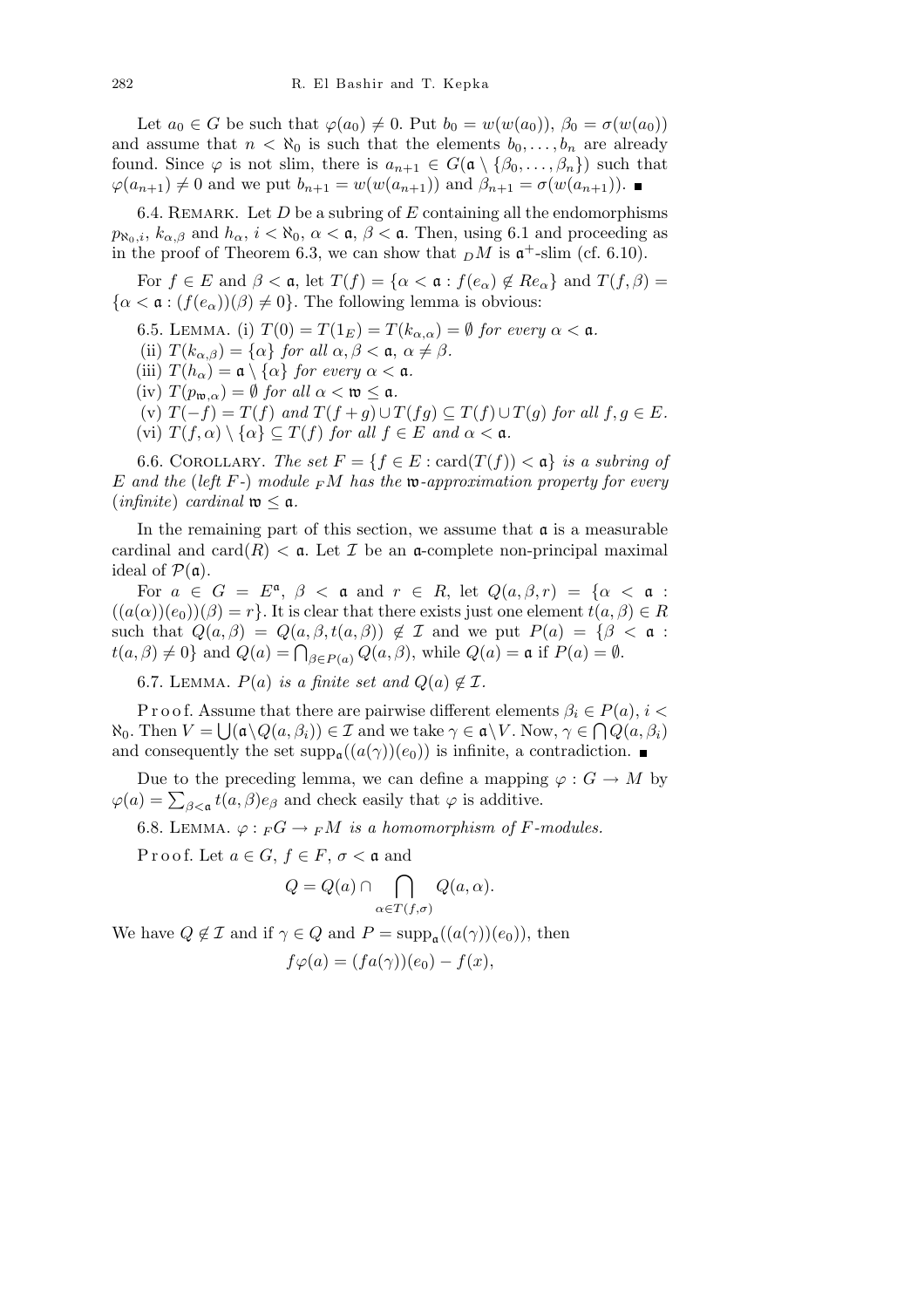where

$$
x = \sum_{\beta \in P \backslash P(a)} (((a(\gamma))(e_0))(\beta))e_{\beta}.
$$

But  $(f(x))(\sigma) = 0$ ,  $(f\varphi(a))(\sigma) = ((fa(\gamma))(e_0))(\sigma)$  and we have proved that  $Q \subseteq Q(fa, \sigma, (f\varphi(a))(\sigma)) \notin \mathcal{I}$ . Thus  $(f\varphi(a))(\sigma) = t(fa, \sigma) = (\varphi f(a))(\sigma)$ .

6.9. THEOREM. The (left  $F$ -) module  $F M$  has the  $\mathfrak{w}$ -approximation prop*erty for every* (*infinite*) *cardinal*  $\mathfrak{w} \leq \mathfrak{a}$ , *nevertheless*,  $\,F\!M$  *is not*  $\mathfrak{a}^+$ -*slim.* 

Proof. Define  $a_{\sigma} \in G$ ,  $\sigma < \mathfrak{a}$ , by  $a_{\sigma}(\alpha) = 0$  and  $a_{\sigma}(\beta) = k_{0,0}$  for all *α, β* < *α, α* < *σ* ≤ *β*. Then  $\varphi$ (*a<sub>σ</sub>*) = *e*<sub>0</sub>, and hence  $\varphi$  is not slim. (Notice that  $a_{\sigma} \in F^{\mathfrak{a}}$ .)

6.10. REMARK. Let  $F_1$  designate the set of  $f \in E$  such that  $\varphi(fa) =$  $f\varphi(a)$  for every  $a \in G$ . Then  $F \subseteq F_1$  and  $F_1$  is a subring of *E*. Now, if  $D_1$ is a subring of  $F_1$ , then  $\varphi: D_1 G \to D_1 M$  is not slim, and therefore  $D_1 M$  is not  $\mathfrak{a}^+$ -slim.

6.11. Remark. There is another way to exploit a measurable cardinal to construct a non-slim homomorphism  $\varphi :_{F}G \to {}_{F}M$  (see 6.8, 6.9). First, the existence of a measurable cardinal is equivalent to the existence of a non-identical elementary embedding  $\iota : \mathcal{V} \to \mathcal{M}$ , where  $\mathcal{V}$  is the class of all sets and  $\mathcal{M}(\subseteq \mathcal{V})$  is an inner model of set theory (ZFC, see e.g. [19]). Next, let  $\mathfrak{a} = \text{crit}(\iota)$  be the first ordinal such that  $\iota(\mathfrak{a}) \neq \mathfrak{a}$ ; then  $\mathfrak{a}$  is a measurable cardinal. Moreover,  $\overline{M} = \iota(R^{(\mathfrak{a})}) = R^{(\iota(\mathfrak{a}))} \in \mathcal{M}, \iota(E) = \overline{E}$  is an endomorphism ring of  $_R\overline{M}$  and  $\overline{G} = \iota(E^{\mathfrak{a}}) = (\overline{E})^{\iota(\mathfrak{a})}$ .

Now, we are going to construct *ϕ*:



Here,  $\pi$  is the ath projection,  $\psi$  is the  $\bar{e}_0$ -substitution,  $\rho$  is the natural projection of the free *R*-modules and the desired *F*-homomorphism  $\varphi : F G \to F M$ is just the composition  $\varphi = \rho \psi \pi \iota$ ; use the fact that  $\iota : E \to \overline{E}$  can be viewed as a ring homomorphism yielding an *F*-module structure.

**7. Examples of** a**-slim modules—boolean rings.** We say that an ordered set *S* is

*• downwards-*a*-inductive* if every non-empty chain containing less than a elements of *S* has a lower bound in *S*;

*• strongly downwards-*a*-inductive* if every non-empty downwards-directed set containing less than a elements of *S* has a lower bound in *S*.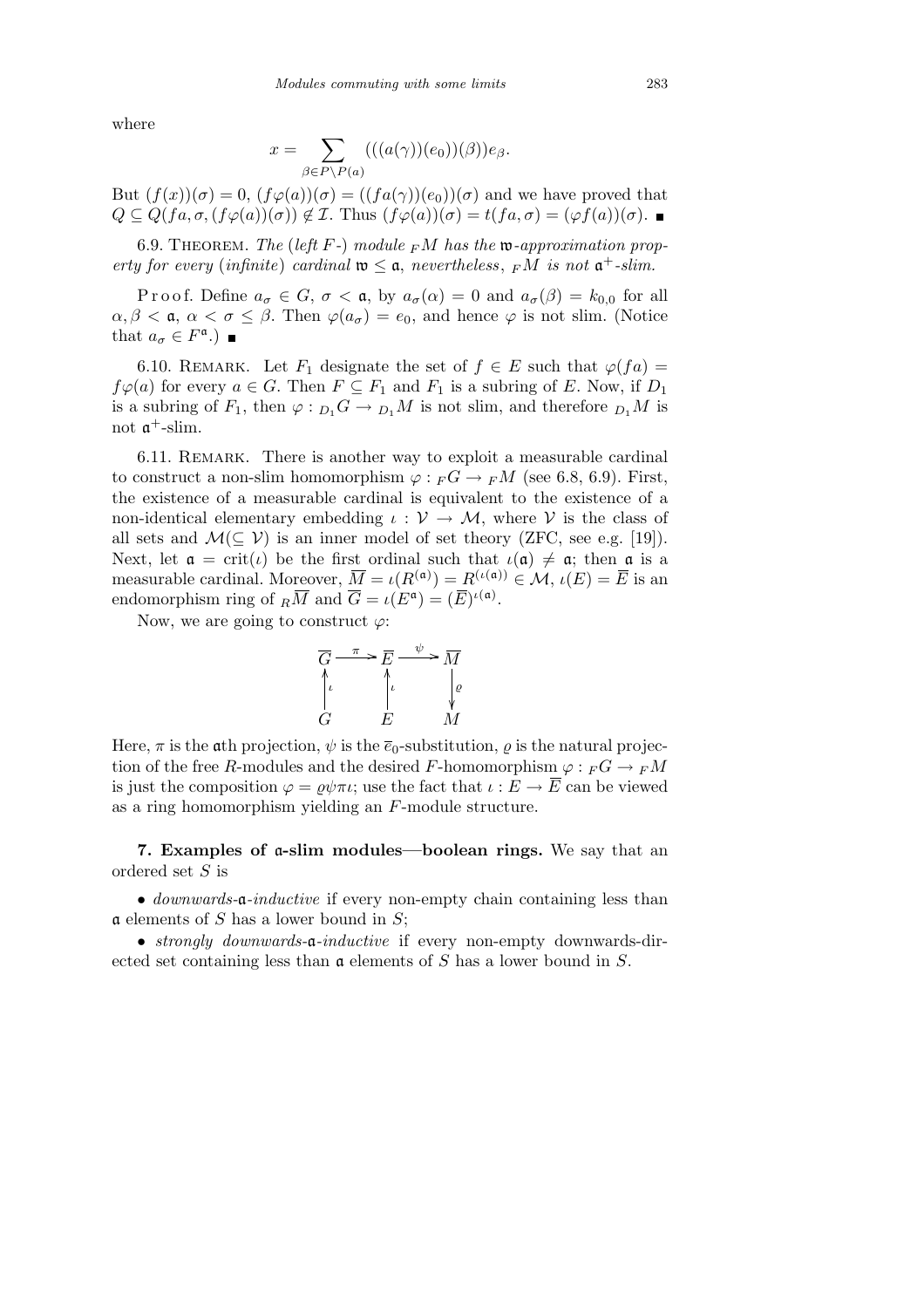Let *R* be a boolean ring (or algebra). We say that *R* is (*strongly*)  $\alpha$ *inductive* if the ordered set  $R \setminus \{0\}$  is (strongly) downwards- $\mathfrak{a}$ -inductive.

7.1. Proposition. *Let R be an ℵ*1*-inductive boolean ring such that*  $Soc(R) = 0$ . Then R is slender.

P r o o f. Suppose that, on the contrary, R is not slender. One may easily see that there exists a (module) homomorphism  $\varphi : T = R^{\aleph_0} \to R$  such that  $s_n = \varphi(e_n)$ ,  $n < \aleph_0$ , are non-zero and pairwise orthogonal. Define  $a \in T$  by  $a(n) = s_n$ . Then  $s = \varphi(a) = \sup_R (\{s_n : n < \aleph_0\})$  and  $t_0 \dots t_m \neq 0$  for every  $m < \aleph_0$ , where  $t_n = s + s_n$ . Consequently, there is  $t \in R$  such that  $t \neq 0$  and  $t \leq t_n$  for every *n*. Now,  $ts_n = tt_ns_n = 0$ , and hence  $t = tt_n = t(s + s_n) = ts$ . On the other hand,  $(1+t)s_n = s_n$ , and so  $s \leq 1+t$ . Thus  $ts = 0$  and  $t = 0$ , a contradiction.

7.2. Theorem. *Let* a *be an uncountable cardinal and let R be an* a*inductive boolean ring such that*  $Soc(R) = 0$ *. Then R is*  $a$ *-slim.* 

P r o o f. The case  $\mathfrak{a} = \aleph_1$  is settled by 7.1 and we now assume that  $\mathfrak{a} \geq \aleph_2$ and  $R$  is not  $\alpha$ -slim (notice that  $R$  is slender by 7.1).

According to 2.5, there are a measurable cardinal  $\mathfrak{w}$  and a non-zero completely slender (module) homomorphism  $\varphi : T = R^{\mathfrak{w}} \to R$  such that  $\mathfrak{w} < \mathfrak{a}$  and the ideal  $\mathcal{I}_{\varphi}$  corresponding to  $\varphi$  is a maximal ideal of  $\mathcal{P}(\mathfrak{w})$ . Now, we need to show that  $\varphi(b_r) = r$  for at least one non-zero element  $r \in R$ , where  $b_r \in T$  is such that  $b_r(\alpha) = r$  for every  $\alpha < \mathfrak{w}$ .

First, take  $a \in T$  such that  $\varphi(a) \neq 0$  and  $a(\alpha) \leq \varphi(a)$  for every ordinal  $\alpha < \mathfrak{w}$  and denote by *M* the set of ordered triples  $(\gamma, f, \Phi)$ , where  $\gamma$  is an ordinal such that  $\gamma < \mathfrak{w}^+$ ,  $f : \gamma \to \mathfrak{w}$  is an injective mapping and  $\Phi : f(\gamma) \to$ *R*<sup> $\setminus$ </sup>{0} is a mapping such that  $\Phi(f(\beta_1)) \leq a(f(\beta_1))$  and  $\Phi(f(\beta_2)) \leq \Phi(f(\beta_1))$ for all  $\beta_1 \leq \beta_2 < \gamma$ . The set *M* is ordered in the obvious way and we take a maximal element of *M*, say  $(\delta, g, \Psi)$ . Since  $\delta < \mathfrak{a}$ , there is  $r \in R$  such that  $r \neq 0$  and  $r\Psi(g(\beta)) = r$  for every  $\beta < \delta$ ; then  $(ra)(g(\beta)) = r$ . On the other hand, the maximality of  $(\delta, g, \Psi)$  yields that  $(ra)(\varepsilon) = 0$  for every  $\varepsilon \in \mathfrak{w} \setminus g(\delta)$ . Clearly,  $\mathfrak{w} \setminus g(\delta) \in \mathcal{I}_{\varphi}$ , and hence  $\varphi(b_r) = r$ .

We have thus found our element *r*. Further, taking into account that the boolean ring R is **a**-inductive and contains no atoms and that  $\mathfrak{w} < \mathfrak{a}$ , we can easily find pairwise different elements  $s_\alpha \in R$ ,  $\alpha < \mathfrak{w}$ , such that  $s_0 \leq r$ and  $s_{\gamma} \leq s_{\beta}$  whenever  $\beta \leq \gamma < \mathfrak{w}$ . Let  $c \in T$  be such that  $c(\alpha) = s_{\alpha}$ . We now check  $\varphi(c) = \inf_{B} (\{s_{\alpha} : \alpha < \mathfrak{w}\}).$ 

Indeed, if  $\alpha < \mathfrak{w}$ , then

$$
\{\beta : \beta < \mathfrak{w}, \ c(\beta) \neq (s_\alpha c)(\beta)\} = \{\beta : \beta < \alpha\} \in \mathcal{I}_\varphi,
$$

and hence  $\varphi(c) = \varphi(s_\alpha c) = s_\alpha \varphi(c)$ . On the other hand, if *s* is a lower bound of the set considered, then  $s = \varphi(b_s) = \varphi(sc) = s\varphi(c)$ .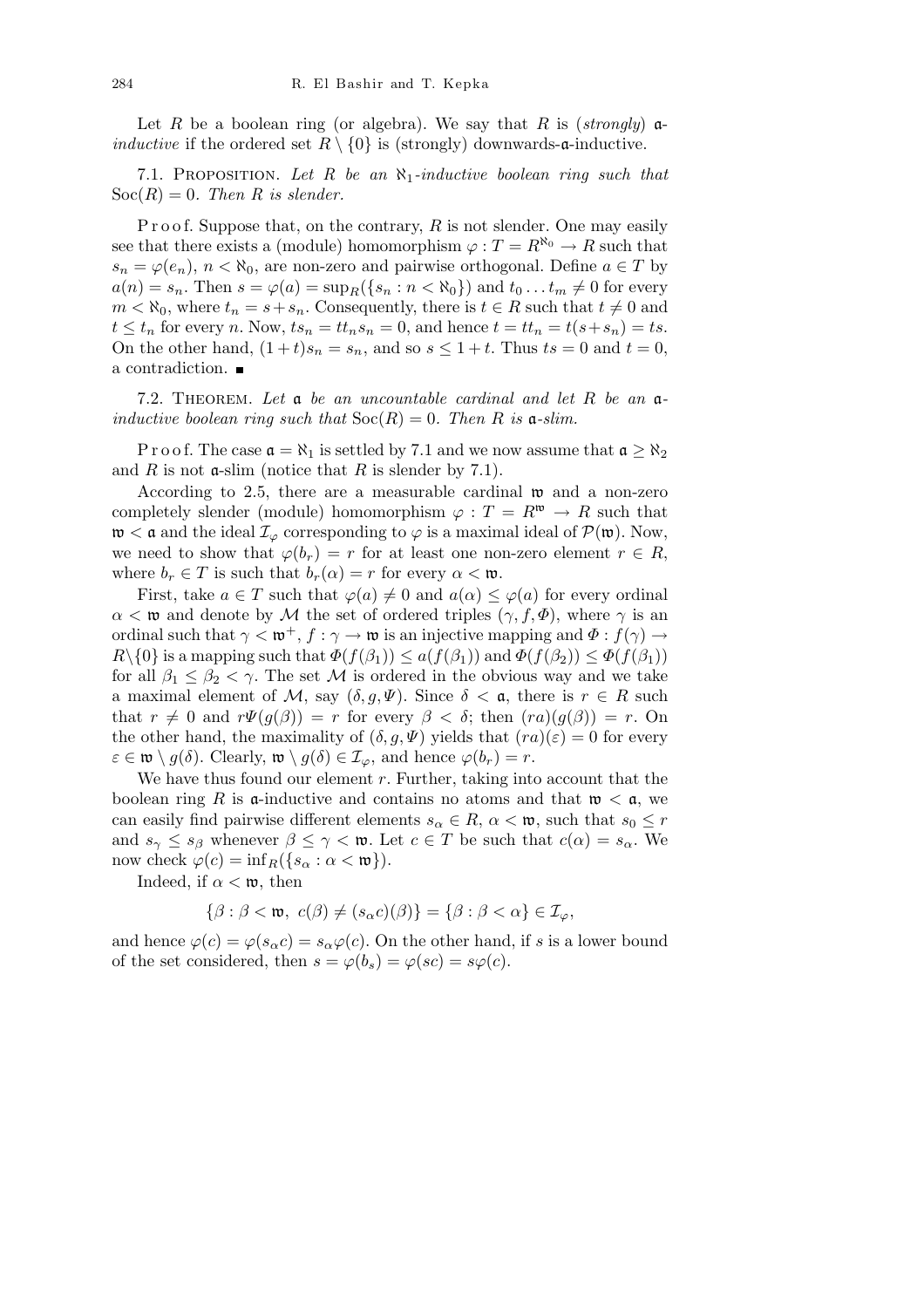Now, the set  $\{s_\alpha + \varphi(c) : \alpha < \mathfrak{a}\}\$ is a chain of non-zero elements of *R* and it has a non-zero lower bound *t* in *R*. We have  $t\varphi(c) = t(s_\alpha + \varphi(c))\varphi(c) = 0$ and  $t = t(s_\alpha + \varphi(c)) = ts_\alpha, \alpha < \mathfrak{w}$ . Consequently,  $0 \neq t = t\varphi(c) = 0$ , a contradiction.  $\blacksquare$ 

7.3. Remark. A crucial step in the preceding proof is to show the existence of  $0 \neq r \in R$  with  $\varphi(b_r) = r$ . We can proceed in an easier way in case the ring  $R$  is strongly  $\alpha$ -inductive:

Put  $R_1 = \{a(\alpha) : \alpha < \mathfrak{w}\}\subseteq R$ . As  $R_1$  contains some non-zero elements, consider  $R_2 \subseteq R_1$  such that  $R_2$  is maximal with respect to the property that all finite products of elements of  $R_2$  are non-zero. Since  $R$  is strongly  $\alpha$ -inductive, there is  $0 \neq r \in R$  such that  $r \leq R_2$ . Now,  $(ra)(\alpha) = r$  for  $\alpha \in R_2$ .  $P = \{ \alpha < \mathfrak{w} : a(\alpha) \in R_2 \}$  and  $(r\alpha)(\alpha) = 0$  for  $\alpha \in Q = \mathfrak{w} \backslash P$ . Consequently,  $\varphi[T(P) \neq 0, Q \in I_\varphi$  and  $\varphi[T(Q) = 0$ . Thus  $r = \varphi(ra) = \varphi(b_r)$ .

The following simple construction is a convenient source of examples of atomless (strongly) a-inductive boolean rings (resp. algebras):

7.4. Example. (i) Let *T* be a non-empty linearly ordered set. We denote by  $R$  the set of equivalence relations  $r$  defined on  $T$  and having just two blocks, say  $V_r$  and  $W_r$ , such that  $V_r \leq W_r$ . We choose pairwise disjoint two-element sets  $\{v_i, w_i\}, i = 0, 1, \{v_r, w_r\}, r \in \mathcal{R}$ , and we denote by P their union (we also assume that  $T \cap P = \emptyset$ ). Further, we extend the linear order of *T* to a linear order of  $\rho(T) = T \cup P$  by means of the following rules:  $V_r \leq v_r \leq w_r \leq W_r$  for every  $r \in \mathcal{R}$ ;  $w_r \leq v_s$  for all  $r, s \in \mathcal{R}$  such that  $V_r \subseteq V_s$ ;  $v_0 \le w_0 \le \varrho(T) \setminus \{v_0\}$ ;  $\varrho(T) \setminus \{w_1\} \le v_1 \le w_1$ .

(ii) Let  $\mathfrak a$  be an infinite regular cardinal. For every ordinal  $\alpha < \mathfrak a$ , define a linearly ordered set  $S_\alpha$  in the following way:  $S_0$  is a one-element set;  $S_{\alpha+1} = \varrho(S_{\alpha})$  (see (i)); if  $\alpha > 0$  is limit, then  $S_{\alpha} = \bigcup_{\beta < \alpha} S_{\beta}$ . Now, put  $S = S_a = \bigcup_{\alpha < a} S_\alpha$ . For  $a, b \in S$  let  $(a, b) = \{x \in S : a < x \leq b\}, (-\infty, a) =$  ${x \in S : x \le a}$ ,  ${(a, +\infty) = {x \in S : a < x}$  and  ${(-\infty, +\infty) = S}$ . Finally, let *A* be the subalgebra of the boolean algebra  $P(S)$  generated by all  $(x, y)$ ,  $x, y \in S \cup \{\pm \infty\}$  (cf. the so-called interval algebra, see e.g. [20, 1.1.11, *§*6.15]). Then the algebra *A* contains no atoms and is strongly a-inductive.

7.5. REMARK. (i) The factor algebra  $\mathcal{P}(\aleph_0)/\text{Fin}$  is atomless and (strongly) *ℵ*1-inductive, and hence the equivalent boolean ring is slender.

(ii) If  $R$  is a slender boolean ring, then the boolean algebra equivalent to *R* is not  $(\aleph_1-)$  complete.

(iii) If  $\mathfrak{a} \geq \aleph_1$  and if *A* is an  $\mathfrak{a}$ -inductive boolean algebra without atoms, then *A* is not complete (this is easy to see directly but also follows from (ii) and 7.1).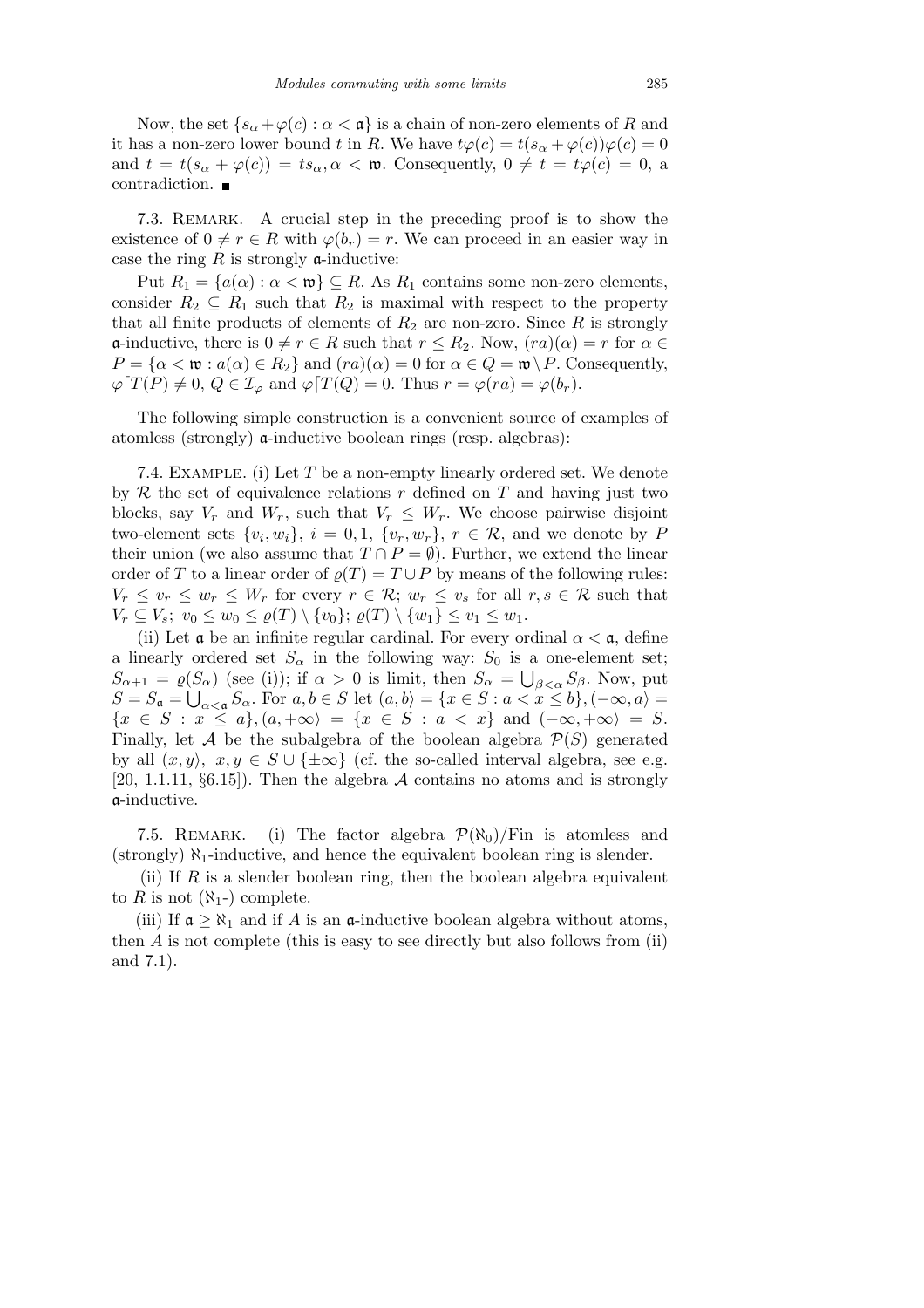**8. Slim modules and measurable sets.** This section summarizes results on slim modules obtained in the preceding parts.

8.1. Theorem. *Let* a *be a cardinal number.*

(i) If  $\mathfrak{w}$  *is an*  $\mathfrak{a}$ -measurable cardinal, then  $\text{card}(M) \geq \mathfrak{a}$  for every non $zero \mathbf{w}^+$ -slim module M.

(ii) If a *is measurable*, *then* card( $M$ )  $\geq$  a *for every non-zero*  $\mathfrak{a}^+$ -*slim module M.*

(iii) If  $\alpha$  *is infinite*, then there exists an  $\alpha^+$ -slim module M (*over*  $\alpha$ *suitable ring*) *such that*  $card(M) = \mathfrak{a}$ .

(iv) *If* w *is a non-*a*-measurable cardinal*, *then every* a*-slim module is*  $\mathfrak{w}^+$ -slim.

(v) *If* m *is the smallest* a*-measurable cardinal* (*provided it exists*), *then every* a*-slim module is* m*-slim.*

Proof. See 2.4 and 6.3.  $\blacksquare$ 

8.2. Theorem. *The following conditions are equivalent*:

(i) *There exists at least one non-zero slim module* (*over at least one ring*)*.*

(ii) *There exists a cardinal number*  $\mathfrak{z}$  *such that*  $\mathfrak{m} \leq \mathfrak{z}$  *whenever*  $\mathfrak{m}$  *is a measurable cardinal.*

P r o o f. (i) implies (ii) by 8.1(ii) and (ii) implies (i) by 8.1(iii), (iv).

8.3. Theorem. *Suppose that the equivalent conditions of* 8.2 *are satisfied* and denote by  $\mathfrak z$  the smallest infinite cardinal such that  $\mathfrak m \leq \mathfrak z$  for every *measurable cardinal* m*. Then*:

(i) *A module is slim if and only if it is*  $\chi^+$ -slim.

(ii) *If*  $\mathfrak{z} \neq \aleph_0$  *and*  $\mathfrak{z}$  *is not measurable, then a module is slim if and only if it is* z*-slim.*

(iii) card $(M) \geq \mathfrak{z}$  *for every non-zero slim module M.* 

(iv) There exists a slim module M such that  $card(M) = \mathfrak{z}$ .

Proof. See 8.1 and 2.3.  $\blacksquare$ 

8.4. Remark. The conditions of 8.2 are also equivalent to the following assertion: Every concretizable category is algebraic. (We refer to [25] for details and further related material and references.)

**9. Modules commuting with pull-backs.** The following result is just a routine observation:

9.1. Proposition. *A module M commutes with pull-backs if and only if M is injective.*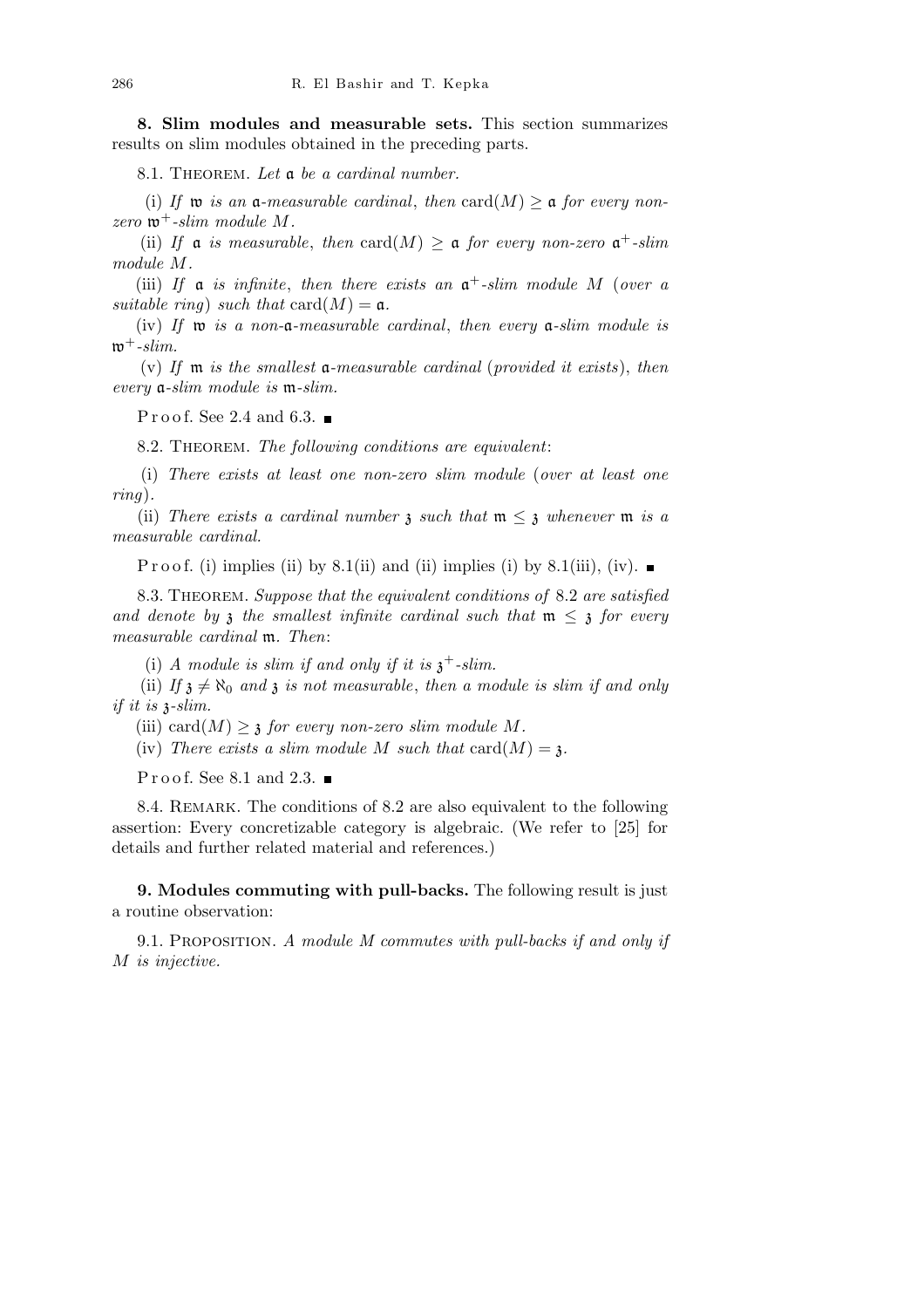9.2. Corollary. *The following conditions are equivalent for a module M* :

- (i) *M commutes with limits of all diagrams.*
- (ii) *M commutes with pull-backs and* (*countable*) *direct products.*
- $(iii)$  *M* = 0.

**10. Various downwards-directed spectra.** Let *S* be a (non-empty) ordered set and  $\Delta$  : *S*  $\rightarrow$  SET an *S*-spectrum,  $f_{r,s}: \Delta(r) \rightarrow \Delta(s)$ ,  $r, s \in$  $S, r \leq s$ . Now, for every  $r \in S$ , let  $F_r = \mathcal{F}(\triangle)(r)$  be a free module over  $\triangle(r)$ . The maps  $f_{r,s}$  can be uniquely extended to homomorphisms  $\varphi_{r,s}: F_r \to F_s$ and we get an *S*-spectrum  $\mathcal{F}(\triangle)$ : *S*  $\rightarrow$  R-MOD; this spectrum is formed by free modules.

10.1. EXAMPLE. Consider the following transformation  $\tau$  of  $\aleph_0 : \tau(0) = 0$ ,  $\tau(1) = 0, \ \tau(2) = 1, \ \tau((k^2 + k + 4)/2) = 1, \ \tau((k^2 + k + 6)/2) = (k^2 + k)$  $+(4)/2, \ldots, \tau((k^2+3k+4)/2) = (k^2+3k+2)/2$  for  $k = 1, 2, \ldots$  Now, let *F* be a free module over  $X = \{x_1, x_2, \ldots\}$  and let  $\varphi$  be the uniquely determined endomorphism of *F* such that  $\varphi(x_1) = 0$  and  $\varphi(x_j) = x_{\tau(j)}$  for  $j \geq 2$ . Consider the following  $\widetilde{\aleph}_0$ -spectrum:

$$
F_0 \xleftarrow{\varphi_0} F_1 \xleftarrow{\varphi_1} F_2 \longleftarrow \ldots,
$$

where  $F_i = F$  and  $\varphi_i = \varphi$  for every  $i < \aleph_0$ . Let  $\psi_i : A \to F_i$  be a limit of this spectrum. Then  $A = 0$ , and so  $x_1 \neq \text{Im}(\psi_0)$ . On the other hand,  $x_1 \in \bigcap_{n \leq \aleph_0} \text{Im}(\varphi_n \varphi_{n-1} \dots \varphi_1 \varphi_0).$ 

10.2. EXAMPLE. Let *X* be the set of ordered pairs  $(i, j)$  of integers such that either  $i \geq 2$  or  $0 \leq i \leq 1$  and  $j \geq 0$ . Define two transformations f and *g* of *X* as follows:

$$
f(i,j) = \begin{cases} (i,j) & \text{if } i \in \{0,1\} \text{ and } j = 0, \\ (i,j-1) & \text{otherwise}; \end{cases}
$$

$$
g(i,j) = \begin{cases} (i,j) & \text{if } i = 0, \\ (1,0) & \text{if } i = 2 \text{ and } j \le 0, \\ (i-1,j) & \text{otherwise}. \end{cases}
$$

Then  $fg = gf$  and  $f(X) = X = g(X)$ . Now, let *F* be a free module over *X* and let  $\varphi$  and  $\psi$  be the endomorphisms of *F* extending *f* and *q*, resp. Then  $\varphi \psi = \psi \varphi$  and both  $\varphi$  and  $\psi$  are epimorphisms. Finally, consider the  $\aleph_0$ -spectrum

$$
F_0 \stackrel{\varphi_0}{\longleftarrow} F_1 \stackrel{\varphi_1}{\longleftarrow} F_2 \longleftarrow \ldots,
$$

where  $F_i = F$  and  $\varphi_i = \varphi$ . Let  $\psi_i : A \to F_i$  be a limit of this spectrum. There exists a uniquely determined endomorphism  $\xi$  of *A* such that  $\psi \psi_i = \psi_i \xi$  for every  $i < \aleph_0$ . The point of this example is that  $\xi(A) \neq A$  in spite of the fact that  $\psi$  and all  $\psi_i$  are epimorphisms.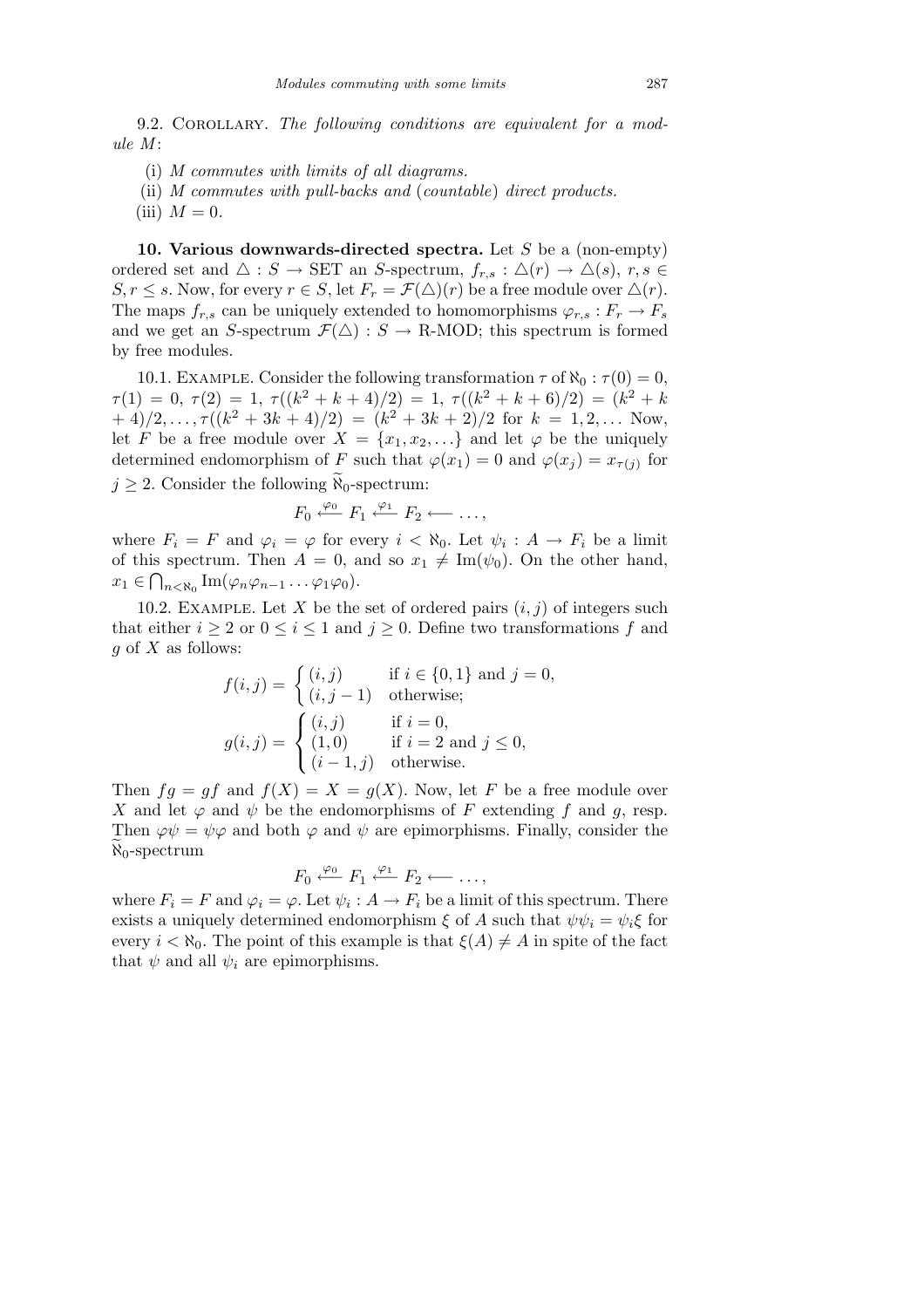10.3. EXAMPLE. For  $n < \aleph_0$ , let  $X_n = \{x_n, x_{n+1}, x_{n+2}, ...\}$  and let  $f_n: X_{n+1} \to X_n$  be the natural injection. In this way, we get an  $\widetilde{X}_0$ -spectrum

$$
X_n \xleftarrow{f_n} X_{n+1}
$$

formed by monomorphisms and with empty limit (in SET). Now, consider the corresponding  $\aleph_0$ -spectrum  $\mathcal{F}(\triangle)$ :

$$
F_n \xleftarrow{\varphi_n} F_{n+1}.
$$

This spectrum is formed by free modules and monomorphisms and  $\lim(\mathcal{F}(\triangle)) = 0.$ 

Let *M* be a non-zero module and

$$
\varphi_n^* : \text{Hom}_R(F_n, M) \to \text{Hom}_R(F_{n+1}, M),
$$

 $\varphi_n^*$  = Hom<sub>*R*</sub>( $\varphi_n$ , id<sub>*M*</sub>), the corresponding Hom- $\aleph_0$ -spectrum of abelian groups. Finally, let  $\psi_n^*$ :  $\text{Hom}_R(F_n, M) \to G$  be a colimit and  $\Phi: G \to$  $\text{Hom}_R(\text{lim}(\mathcal{F}(\triangle)), M) = 0$  the connecting homomorphism. Then  $G \neq 0$  and  $\Phi = 0$  and consequently  $\Phi$  is not a monomorphism.

The foregoing examples show that limits (in *R*-MOD) do not always behave dually to colimits. In this respect, we mention another example, even more drastic:

10.4. EXAMPLE. According to [18], there exists an  $\widetilde{R}_1$ -spectrum  $\Delta : \widetilde{R}_1 \rightarrow$ SET such that  $\Delta$  is formed by non-empty sets and projective mappings and the empty set is a limit of  $\triangle$ . Then  $\mathcal{F}(\triangle)$  is an  $\aleph_1$ -spectrum (in *R*-MOD) formed by non-zero free modules and epimorphisms and  $\lim_{\mathcal{F}}(\mathcal{F}(\triangle))=0$ .

# **11. Modules commuting with limits of downwards-directed spectra**

11.1. Proposition. *A module M commutes with limits of all epimorphic*  $\aleph_0$ -spectra if and only if M is slender (*i.e.*,  $\aleph_1$ -slim).

P r o o f. Only the converse implication is (perhaps) not immediate. Suppose that *M* is slender and let  $A \subseteq \prod_{n \lt N_0} A_n$ , together with the natural projections  $p_n: A \to A_n$ , be the limit of an epimorphic  $\aleph_0$ -spectrum  $f_n: A_{n+1} \to A_n$ ,  $n < \aleph_0$ . Let  $\varphi: A \to M$  be a homomorphism such that  $\varphi \notin \text{Im}(\Phi), \Phi: \text{colim}(\text{Hom}_R(A_n, M)) \to \text{Hom}_R(A, M)$  being the connecting homomorphism.

Let  $m < \aleph_0$  be such that for every  $a \in A$ ,  $a(m) = 0$  implies  $a \in \text{Ker}(\varphi)$ . Then we can define a homomorphism  $\psi : A_m \to M$  by  $\psi(x) = \varphi(b_x), x \in M$ ,  $b_x(m) = x$ , and we get  $\varphi = \psi p_m$ . Thus  $\varphi \in \text{Im}(\Phi)$ , a contradiction.

We have proved that, for every  $m < \aleph_0$ , there is an element  $a_m \in A$ such that  $a_m(m) = 0$  and  $\varphi(a_m) \neq 0$ . Now, we define a homomorphism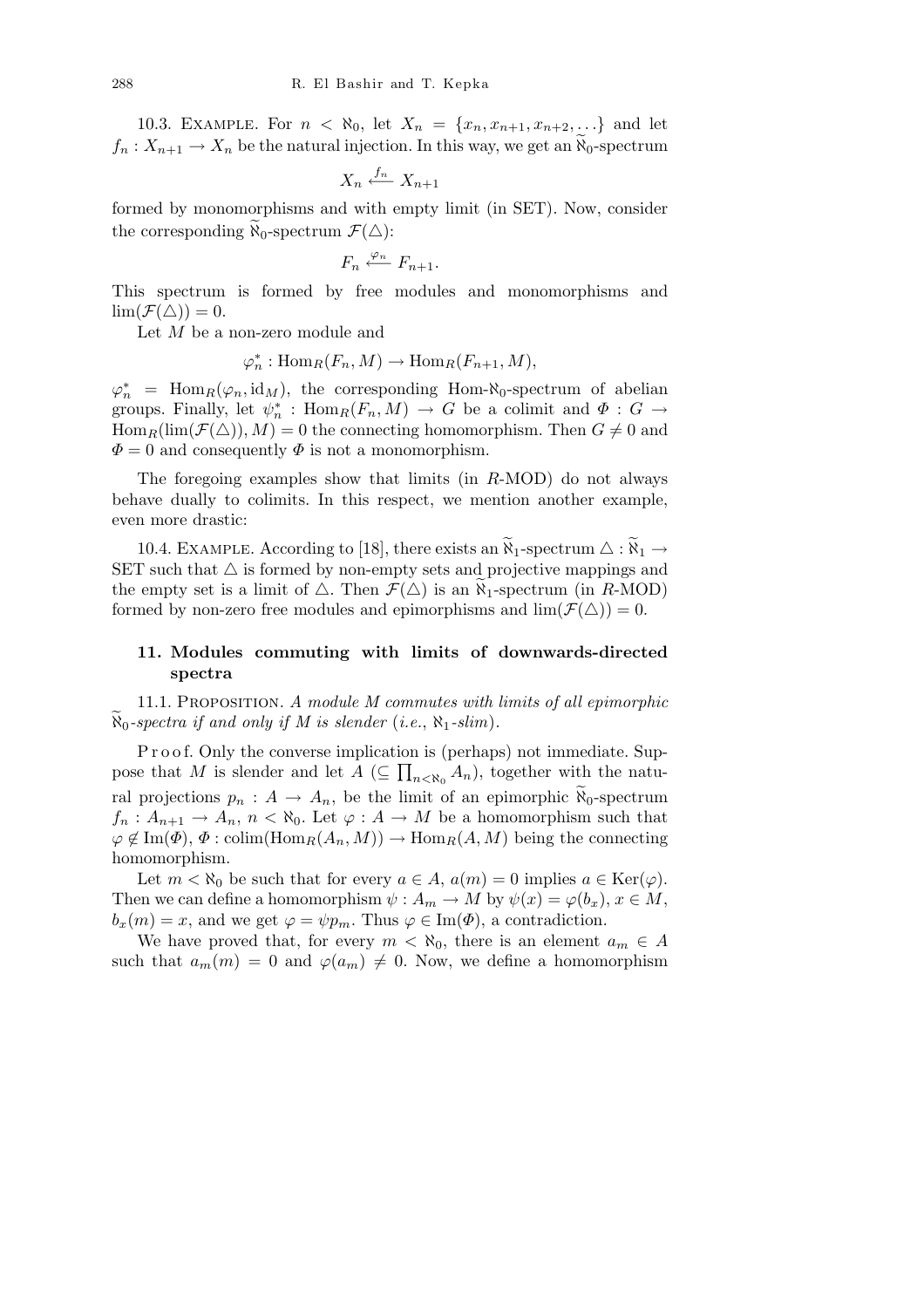$\sigma: R^{\aleph_0} \to A$  by  $(\sigma(c))(n) = \sum_{m \lt \aleph_0} c(m)a_m(n)$  for every  $n \lt \aleph_0$ . Then  $\varphi \sigma : R^{\aleph_0} \to M$  is not slender, again a contradiction.

11.2. REMARK. (i) Let *M* be a slender module. One sees easily from 11.1 (and its proof) that *M* is injective with respect to the natural injection  $A \hookrightarrow$  $A_{n \times \aleph_0}$  *A*<sub>*n*</sub>, where *A* is the limit of an epimorphic  $\widetilde{\aleph}_0$ -spectrum  $A_{n+1} \to A_n$ .

(ii) Denote by  $\sigma$  the class of short exact sequences  $0 \to B \to C \to D \to 0$ such that all slender modules are injective with respect to the monomorphisms  $B \to C$ . Then  $\sigma$  is a purity and induces a closed subfunctor  $\text{Pext}_{R,\sigma}$ of  $Ext_R$  (details on purities and related topics may be found e.g. in [2]). The purity  $\sigma$  is injectively generated and it is injectively rich, since slender modules are closed under submodules. Furthermore, *σ* is closed under arbitrary direct sums and countable direct products (under arbitrary direct products provided there are no measurable cardinals). A module *P* is  $\sigma$ -*coprojective* iff  $\text{Ext}_R(P, M) = 0$  for every slender M; if R is left hereditary, then every *σ*-coprojective module is projective. A module *Q* is *σ*-*coinjective* iff  $\text{Hom}_R(Q, M) = 0$  for every slender M (among such modules Q we find all subinjective modules and also the module  $R^{\aleph_0}/R^{(\aleph_0)}$ .

11.3. Proposition. *The following conditions are equivalent for a module M* :

(i) *The connecting homomorphism*

 $\Phi$  : colim(Hom<sub>*R*</sub>( $\triangle$ , *M*))  $\rightarrow$  Hom<sub>*R*</sub>( $\lim_{k \to \infty}$ ), *M*)

*is an epimorphism for every monomorphic*  $\widetilde{N}_0$ -spectrum.

(ii) *M is injective.*

P r o o f. We only prove (i)⇒(ii), the other implication being trivial.

Let *K* be a submodule of a module *N*. We put  $A_i = K$ ,  $B_i = N$  and  $C_n = A_1 \oplus \ldots \oplus A_n \oplus B_n \oplus B_{n+1} \oplus \ldots$  for every  $n < \aleph_0$ . Let  $f_{n+1} : C_{n+1} \to C_n$ denote the natural injection. In this way, we get an  $\aleph_0$ -spectrum and it is clear that  $D = K^{(N_0)}$  (together with the natural injections  $j_n : D \to C_n$ ) is a limit of the spectrum.

Let  $\varphi: K \to M$  be a homomorphism and let  $\psi: D \to M$  be defined by *μ*(*a*) =  $\sum_{i < \aleph_0} \varphi(a(i))$ , *a* ∈ *D*. Then  $\psi \in \text{Im}(\Phi)$ , and hence there are *m* <  $\aleph_0$ and a homomorphism  $\xi : C_m \to M$  such that  $\psi = \xi j_m$ . Consequently, if  $\iota_m : N \to C_m$  denotes the *m*th natural injection, then  $\xi_{\ell_m} : N \to M$  is a homomorphism extending  $\varphi$ .

11.4. Proposition. *The following conditions are equivalent for a module M* :

(i) *M commutes with limits of all diagrams.*

(ii) *M* commutes with limits of  $\aleph_0$ -spectra.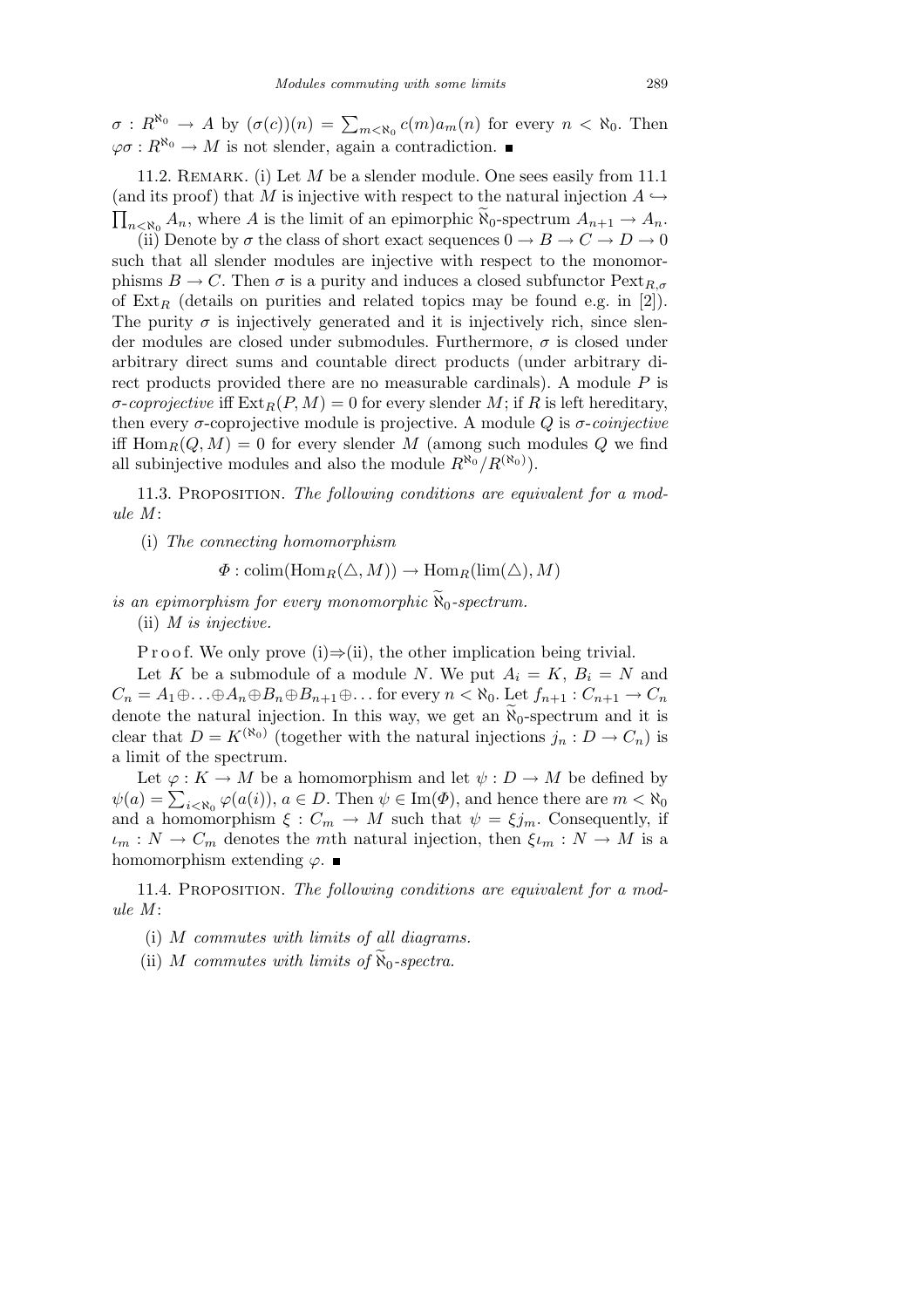(iii) *M* commutes with limits of monomorphic  $\aleph_0$ -spectra.

 $(iv)$  *M* = 0.

P r o o f. (iii)⇒(iv). See 10.3. ■

11.5. Theorem. *The following conditions are equivalent for a module M* :

(i) *M commutes with limits of all diagrams.*

(ii) *M commutes with limits of all epimorphic downwards-directed* (*linear* ) *spectra.*

(iii) *M* commutes with limits of epimorphic  $\widetilde{R}_1$ -spectra (formed by free *modules*)*.*

 $(iv)$  *M* = 0.

Proof. (iii) $\Rightarrow$ (iv). Let  $\varphi_{\alpha,\beta}$  :  $F_{\alpha} \rightarrow F_{\beta}, \beta \leq \alpha < \aleph_1$ , be an epimorphic  $\widetilde{X}_1$ -spectrum formed by non-zero free modules and having a zero limit (see 10.4), and let *G* be a colimit of the (monomorphic)  $\aleph_1$ -spectrum  $\text{Hom}_R(\varphi_{\alpha,\beta}, \text{id}_M) : \text{Hom}_R(F_\beta, M) \to \text{Hom}_R(F_\alpha, M)$ . Now, the connecting homomorphism  $\Phi$  equals 0 and, since it is an isomorphism, we have  $G = 0$ . Consequently,  $\text{Hom}_R(F_\alpha, M) = 0$  for at least one  $\alpha < \aleph_1$  and  $M = 0$ , since *F*<sub> $\alpha$ </sub>  $\neq$  0. ■

### **12. Summary**

 $\overline{a}$ 12.1. Theorem. (i) *A module M commutes with all direct products*  $a_i \in A_i$ , card(I) < a, *if and only if M is* a*-slim.* 

- (ii) *A module M commutes with direct products if and only if M is slim.*
- (iii) *The following conditions are equivalent for a module M*: (iii1) *M commutes with countable direct products.*
	- (iii2) *M commutes with limits of epimorphic downwards-directed spectra with countable cofinality.*
	- (iii3) *M* commutes with limits of epimorphic  $\aleph_0$ -spectra.
	- (iii4) *M* is  $\aleph_1$ -slim (alias slender).
- (iv) *A module M commutes with pull-backs if and only if M is injective.*
- (v) *The following conditions are equivalent for a module M*:
	- (v1) *M commutes with limits of all diagrams.*
	- (v2) *M commutes with limits of all downwards-directed spectra.*
	- (v3) *M* commutes with limits of monomorphic  $\widetilde{N}_0$ -spectra.
	- (v4) *M* commutes with limits of epimorphic  $\widetilde{N}_1$ -spectra.
	- $(v5)$  *M* commutes with pull-backs and limits of epimorphic  $\aleph_0$ *spectra.*
	- (v6) *M commutes with pull-backs and countable direct products.*
	- $(v7)$   $M = 0$ .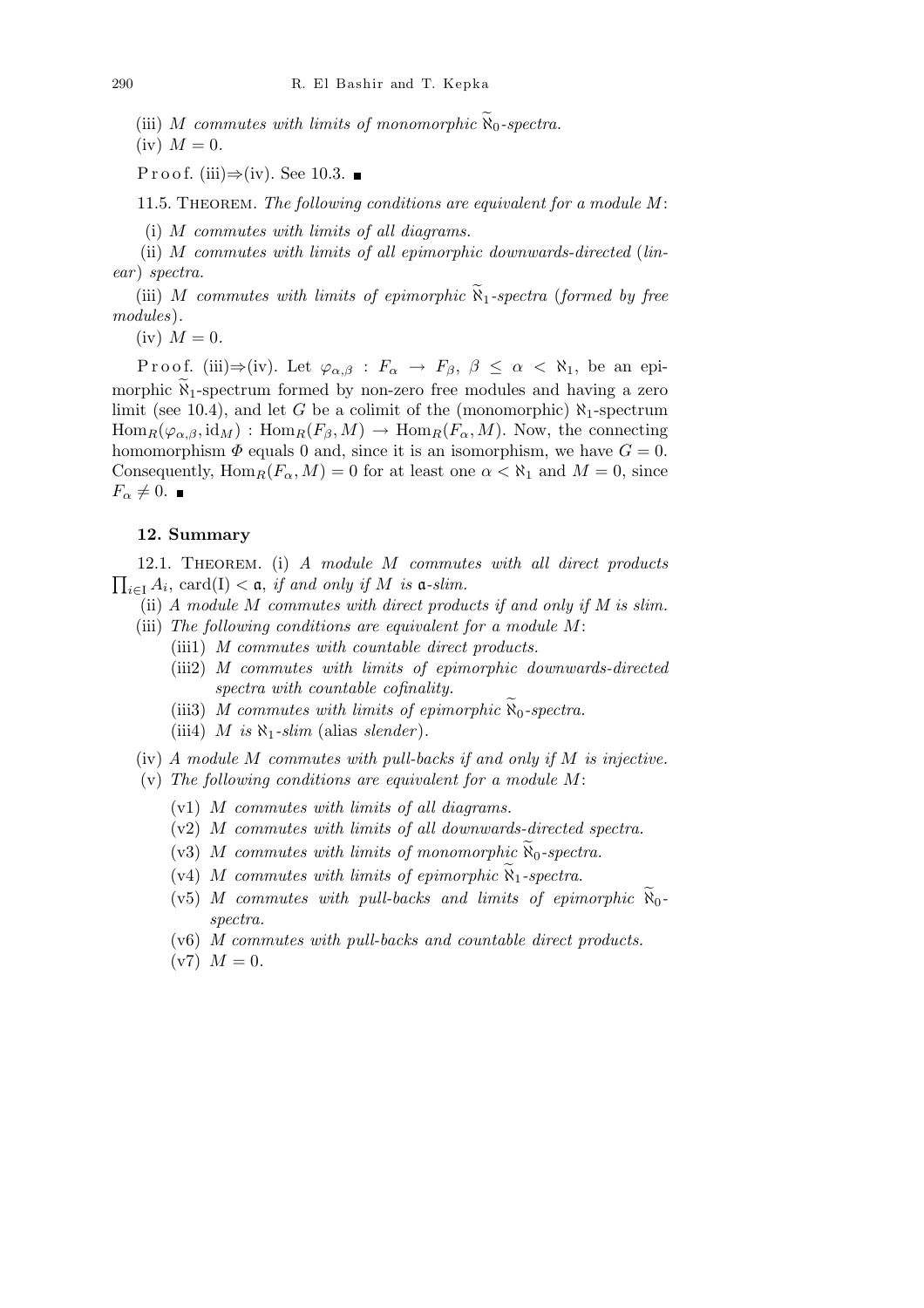P r o o f. See 2.1, 9.1, 11.1, 11.4 and 11.5.  $\blacksquare$ 

12.2. Remark. In case there exist no (resp., too many) measurable cardinals, the conditions of  $12.1(iii)$  (resp.,  $12.1(v)$ ) are also equivalent to the additional one saying that *M* commutes with all direct products.

#### **References**

- [1] D. Allouch, *Modules maigres*, thèse, Montpellier, 1969/70.
- [2] L. Bican, J. Jirásko, T. Kepka and B. Torrecillas, *Modules and their extensions I.* (*Purities*), Publ. Dept. Math. M93001 (1993), Faculty of Civil Engin., Czech Techn. Univ., Prague.
- [3] R. Dimi t ri´c, *Slender modules over domains*, Comm. Algebra 11 (1983), 1685–1700.
- [4] —, *Slenderness in abelian categories*, in: Abelian Group Theory, Lecture Notes in Math. 1006, Springer, 1983, 375–383.
- [5] K. E d a, *A Boolean power and a direct product of abelian groups*, Tsukuba J. Math. 6 (1982), 187–193.
- [6] —, *On a Boolean power of a torsion free Abelian group*, J. Algebra 82 (1983), 84–93.
- [7] —, *Slender modules, endo-slender abelian groups and large cardinals*, Fund. Math. 135 (1990), 5–24.
- [8] A. Ehrenfeucht and J. Łoś, *Sur les produits cartésiens des groupes cycliques infinies*, Bull. Acad. Polon. Sci. Sér. Astronom. Phys. Sci. Math. 2 (1954), 261–263.
- P. Eklof and A. Mekkler, *Almost Free Modules*, North-Holland, 1990.
- [10] R. El Bashir and T. Kepka, *On when small semiprime rings are slender*, Comm. Algebra 24 (1996), 1575–1580.
- [11] —, —, *Notes on slender prime rings*, Comment. Math. Univ. Carolin. 37 (1996), 419–422.
- [12] R. El Bashir, T. Kepka and P. Němec, *Modules commuting* (*via* Hom) *with some colimits*, preprint.
- [13] L. Fuchs, *Abelian Groups*, Pergamon Press, 1960.
- [14] —, *Infinite Abelian Groups*, *Vol. I*, Academic Press, 1970.
- [15] —, *Infinite Abelian Groups*, *Vol. II*, Academic Press, 1973.
- [16] L. Fuchs and L. Salce, *Modules over Valuation Domains*, M. Dekker, 1985.
- [17] G. Heinlein, *Vollreflexive Ringe und schlanke Moduln*, Dissertation, Erlangen, 1971.
- [18] L. Henkin, *A problem on inverse mapping systems*, Proc. Amer. Math. Soc. 1 (1950), 224–225.
- [19] A. K a n am o ri, *The Higher Infinite*, Springer, 1994.
- [20] S. K oppelberg, *Handbook of Boolean Algebras*, Vol. I, North-Holland, 1989.
- [21] E. Lady, *Slender rings and modules*, Pacific J. Math. 49 (1973), 397-406.
- [22] A. Mader, *Groups and modules that are slender as modules over their endomorphism rings*, in: Abelian Groups and Modules, CISM Courses and Lectures 287, Springer, 1984, 315–327.
- [23] G. de Marco and A. Orsatti, *Complete linear topologies on abelian groups*, Sympos. Math. 13 (1974), 153–161.
- [24] R. N u n k e, *Slender groups*, Acta Sci. Math. (Szeged) 23 (1962), 67–73.
- [25] A. Pultr and V. Trnková, *Combinatorial, Algebraic and Topological Representations of Groups, Semigroups and Categories*, North-Holland, 1980.